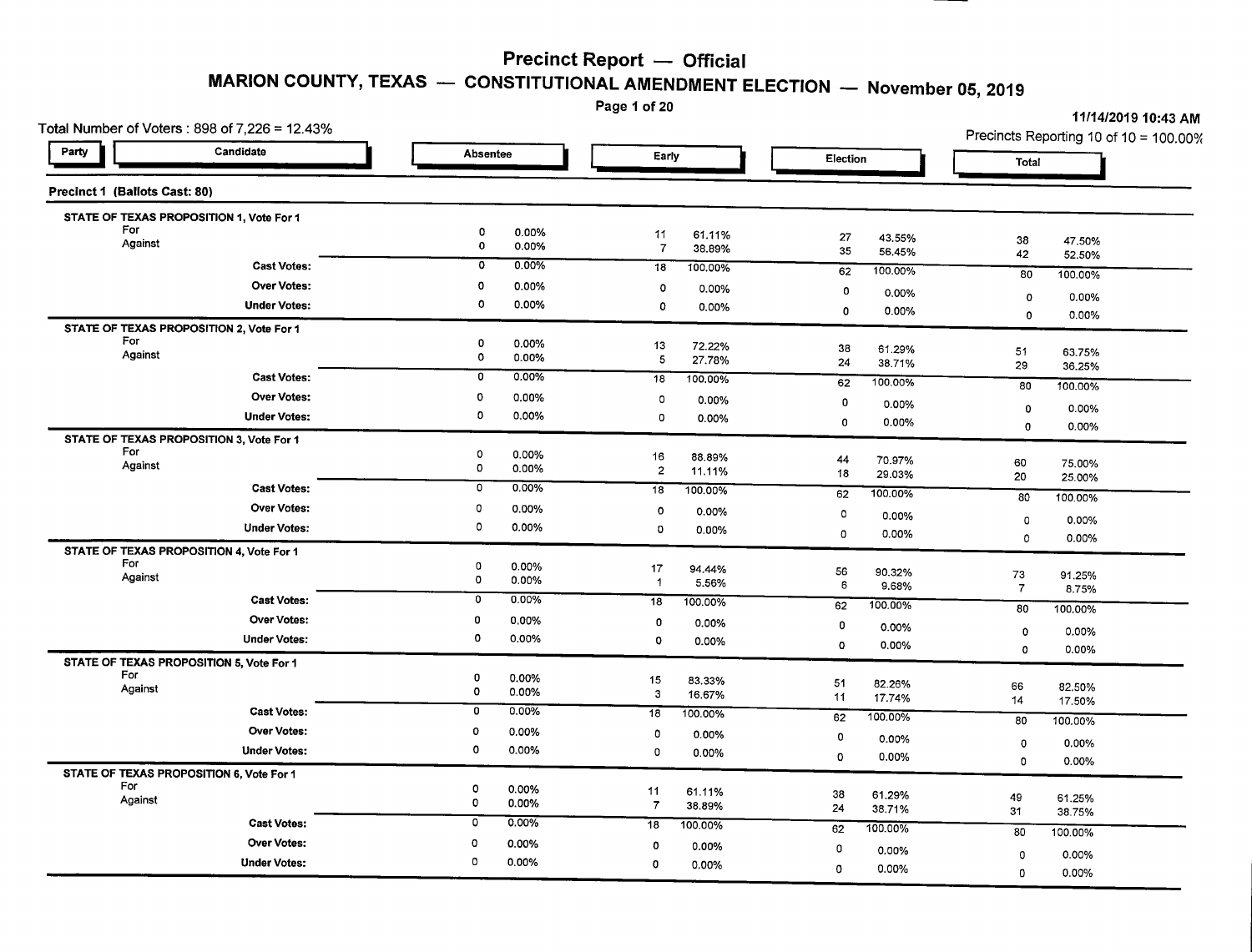Page 2 of 20

|                                    | Total Number of Voters : 898 of 7,226 = 12.43% |                                |                             |                                          |                                        |  |  |  |
|------------------------------------|------------------------------------------------|--------------------------------|-----------------------------|------------------------------------------|----------------------------------------|--|--|--|
| Party                              | Candidate                                      | <b>Absentee</b>                | Early                       | Election                                 | Precincts Reporting 10 of 10 = 100.00% |  |  |  |
| Precinct 1 (Ballots Cast: 80)      |                                                |                                |                             |                                          | Total                                  |  |  |  |
|                                    | STATE OF TEXAS PROPOSITION 7, Vote For 1       |                                |                             |                                          |                                        |  |  |  |
| For<br>Against                     |                                                | 0<br>0.00%<br>$\circ$<br>0.00% | 12<br>66.67%<br>6<br>33.33% | 42<br>67.74%<br>20<br>32.26%             | 54<br>67.50%<br>26                     |  |  |  |
|                                    | <b>Cast Votes:</b>                             | 0<br>0.00%                     | 18<br>100.00%               | 62<br>100.00%                            | 32.50%                                 |  |  |  |
|                                    | <b>Over Votes:</b>                             | o<br>0.00%                     | O<br>0.00%                  | 0                                        | 80<br>100.00%                          |  |  |  |
|                                    | <b>Under Votes:</b>                            | 0<br>0.00%                     | 0<br>0.00%                  | 0.00%<br>0                               | 0.00%<br>0                             |  |  |  |
|                                    | STATE OF TEXAS PROPOSITION 8, Vote For 1       |                                |                             | 0.00%                                    | 0.00%<br>$\mathbf 0$                   |  |  |  |
| For<br>Against                     |                                                | 0<br>0.00%<br>0<br>0.00%       | 15<br>83.33%<br>3<br>16.67% | 47<br>75.81%<br>15<br>24.19%             | 62<br>77.50%                           |  |  |  |
|                                    | <b>Cast Votes:</b>                             | 0.00%<br>0                     | 18<br>100.00%               | 100.00%<br>62                            | 18<br>22.50%                           |  |  |  |
|                                    | Over Votes:                                    | 0<br>0.00%                     | $\circ$<br>0.00%            |                                          | 80<br>100.00%                          |  |  |  |
|                                    | <b>Under Votes:</b>                            | ٥<br>0.00%                     | 0<br>0.00%                  | 0<br>0.00%                               | 0.00%<br>0                             |  |  |  |
|                                    | STATE OF TEXAS PROPOSITION 9, Vote For 1       |                                |                             | 0.00%<br>0                               | 0.00%<br>0                             |  |  |  |
| For<br>Against                     | <b>Cast Votes:</b>                             | 0<br>0.00%<br>$\circ$<br>0.00% | 13<br>72.22%<br>5<br>27.78% | 37<br>59.68%<br>25<br>40.32%             | 50<br>62.50%<br>30<br>37.50%           |  |  |  |
|                                    |                                                | $\mathbf{O}$<br>0.00%          | 18<br>100.00%               | 62<br>100.00%                            | 80<br>100.00%                          |  |  |  |
| Over Votes:<br><b>Under Votes:</b> |                                                | 0.00%<br>0<br>o<br>0.00%       | 0<br>0.00%<br>0<br>0.00%    | $\mathbf 0$<br>0.00%<br>$\circ$<br>0.00% | 0<br>0.00%<br>$\circ$                  |  |  |  |
| For                                | STATE OF TEXAS PROPOSITION 10, Vote For 1      |                                |                             |                                          | 0.00%                                  |  |  |  |
| Against                            |                                                | Ω<br>0.00%<br>0<br>0.00%       | 18<br>100.00%<br>0<br>0.00% | 56<br>90.32%<br>6<br>9.68%               | 74<br>92.50%<br>6<br>7.50%             |  |  |  |
|                                    | <b>Cast Votes:</b>                             | $0.00\%$<br>0                  | 18<br>100.00%               | 62<br>100.00%                            | 80                                     |  |  |  |
|                                    | <b>Over Votes:</b><br><b>Under Votes:</b>      | 0<br>0.00%<br>0<br>0.00%       | 0<br>0.00%                  | 0<br>0.00%                               | 100.00%<br>0.00%<br>$\Omega$           |  |  |  |
|                                    |                                                |                                | 0<br>0.00%                  | 0.00%<br>0                               | 0.00%<br>0                             |  |  |  |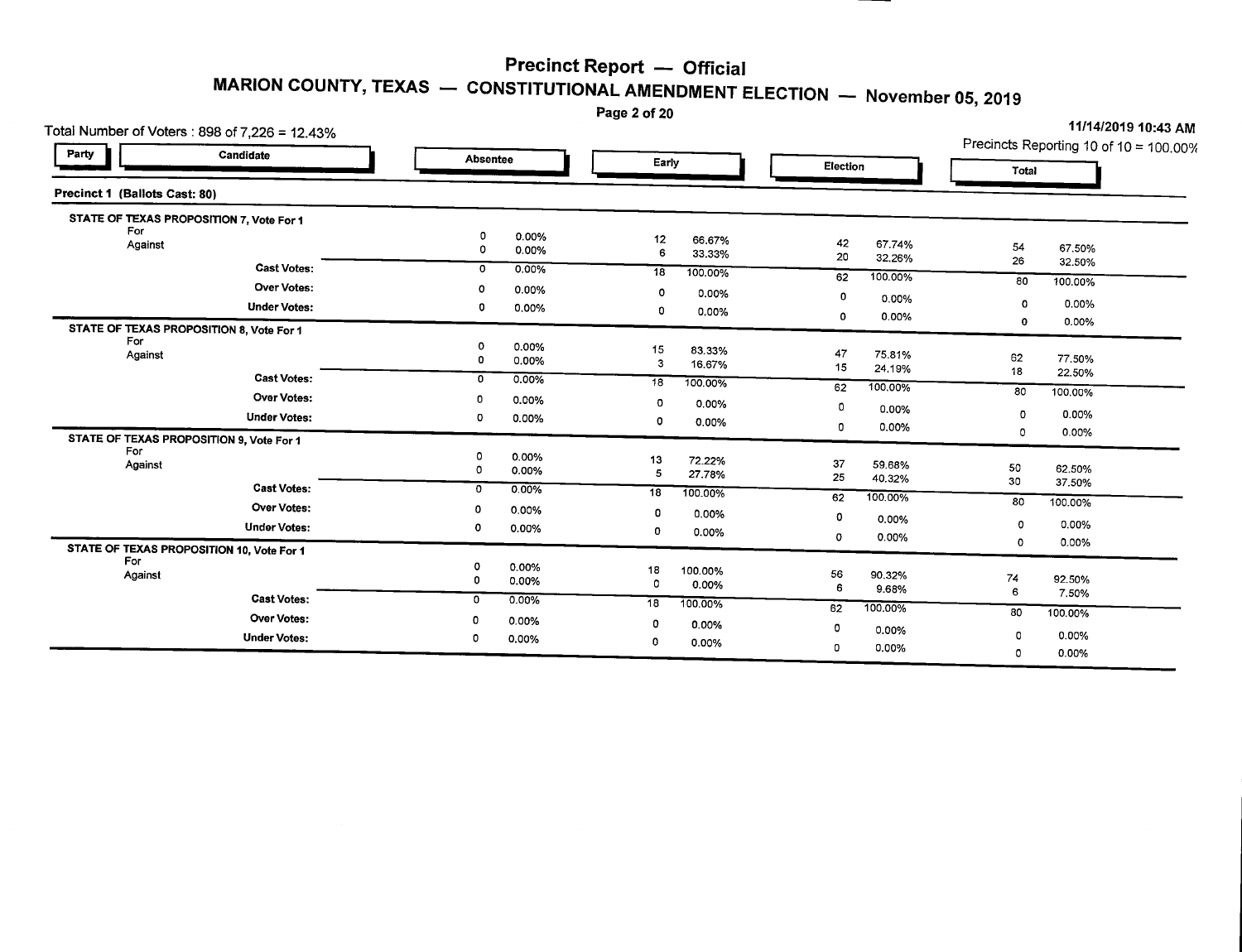Page 3 of 20

| Total Number of Voters : 898 of 7,226 = 12.43%  |                              |                                |                  |                |                  |                |                  |                | <b>UNIT CHOID IV.40 AIVE</b><br>Precincts Reporting 10 of 10 = 100.00% |
|-------------------------------------------------|------------------------------|--------------------------------|------------------|----------------|------------------|----------------|------------------|----------------|------------------------------------------------------------------------|
| Party                                           | Candidate<br><b>Absentee</b> |                                |                  | Early          |                  | Election       |                  | Total          |                                                                        |
| Precinct 2 (Ballots Cast: 146)                  |                              |                                |                  |                |                  |                |                  |                |                                                                        |
| STATE OF TEXAS PROPOSITION 1, Vote For 1<br>For |                              |                                |                  |                |                  |                |                  |                |                                                                        |
| Against                                         |                              | 0<br>$\mathbf{2}$              | 0.00%<br>100.00% | 16<br>28       | 36.36%<br>63.64% | 37<br>59       | 38.54%<br>61.46% | 53<br>89       | 37.32%<br>62.68%                                                       |
|                                                 | <b>Cast Votes:</b>           | $\overline{a}$                 | 100.00%          | 44             | 95.65%           | 96             | 97.96%           | 142            | 97.26%                                                                 |
|                                                 | <b>Over Votes:</b>           | $\circ$                        | 0.00%            | O              | 0.00%            | $\circ$        | 0.00%            | $\circ$        | 0.00%                                                                  |
|                                                 | <b>Under Votes:</b>          | 0                              | 0.00%            | $\overline{2}$ | 4.35%            | $\overline{2}$ | 2.04%            | 4              | 2.74%                                                                  |
| STATE OF TEXAS PROPOSITION 2, Vote For 1<br>For |                              |                                |                  |                |                  |                |                  |                |                                                                        |
| Against                                         |                              | -1<br>1                        | 50.00%<br>50.00% | 23             | 51.11%           | 64             | 65.98%           | 88             | 61.11%                                                                 |
|                                                 | <b>Cast Votes:</b>           | $\overline{2}$                 | 100.00%          | 22             | 48.89%           | 33             | 34.02%           | 56             | 38.89%                                                                 |
|                                                 | <b>Over Votes:</b>           | $\circ$                        |                  | 45             | 97.83%           | 97             | 98.98%           | 144            | 98.63%                                                                 |
|                                                 | <b>Under Votes:</b>          | 0                              | 0.00%            | 0              | 0.00%            | 0              | 0.00%            | 0              | 0.00%                                                                  |
|                                                 |                              |                                | 0.00%            | 1              | 2.17%            | $\mathbf{1}$   | 1.02%            | $\overline{2}$ | 1.37%                                                                  |
| STATE OF TEXAS PROPOSITION 3, Vote For 1<br>For |                              |                                |                  |                |                  |                |                  |                |                                                                        |
| Against                                         |                              | $\overline{1}$<br>$\mathbf{1}$ | 50.00%<br>50.00% | 29<br>15       | 65.91%<br>34.09% | 78             | 79.59%           | 108            | 75.00%                                                                 |
|                                                 | <b>Cast Votes:</b>           | $\overline{2}$                 | 100.00%          | 44             |                  | 20             | 20.41%           | 36             | 25.00%                                                                 |
|                                                 | Over Votes:                  | 0                              | 0.00%            |                | 95.65%           | 98             | 100.00%          | 144            | 98.63%                                                                 |
|                                                 | <b>Under Votes:</b>          | $\circ$                        | 0.00%            | $\overline{0}$ | 0.00%            | 0              | 0.00%            | 0              | 0.00%                                                                  |
|                                                 |                              |                                |                  | $\overline{z}$ | 4.35%            | $\circ$        | 0.00%            | $\overline{c}$ | 1.37%                                                                  |
| STATE OF TEXAS PROPOSITION 4, Vote For 1<br>For |                              | $\mathbf{1}$                   | 50.00%           |                |                  |                |                  |                |                                                                        |
| Against                                         |                              | $\mathbf 1$                    | 50.00%           | 41<br>4        | 91.11%<br>8.89%  | 84             | 85.71%           | 126            | 86.90%                                                                 |
|                                                 | <b>Cast Votes:</b>           | $\overline{c}$                 | 100.00%          | 45             | 97.83%           | 14             | 14.29%           | 19             | 13.10%                                                                 |
|                                                 | Over Votes:                  | 0                              | 0.00%            | $\circ$        |                  | 98             | 100.00%          | 145            | 99.32%                                                                 |
|                                                 | <b>Under Votes:</b>          | 0                              | 0.00%            | $\mathbf{1}$   | 0.00%<br>2.17%   | 0              | 0.00%            | 0              | 0.00%                                                                  |
| STATE OF TEXAS PROPOSITION 5, Vote For 1        |                              |                                |                  |                |                  | 0              | 0.00%            | $\mathbf{1}$   | 0.68%                                                                  |
| For                                             |                              | $\mathbf{z}$                   | 100.00%          | 33             | 73.33%           |                |                  |                |                                                                        |
| Against                                         |                              | $\circ$                        | 0.00%            | 12             | 26.67%           | 82<br>16       | 83.67%<br>16.33% | 117            | 80.69%                                                                 |
|                                                 | <b>Cast Votes:</b>           | $\overline{2}$                 | 100.00%          | 45             | 97.83%           | 98             | 100.00%          | 28             | 19.31%                                                                 |
|                                                 | Over Votes:                  | 0                              | 0.00%            | $\mathbf 0$    | 0.00%            | $\mathbf 0$    |                  | 145            | 99.32%                                                                 |
| <b>Under Votes:</b>                             |                              | 0                              | 0.00%            | $\overline{1}$ | 2.17%            | $\mathbf{0}$   | 0.00%            | $\circ$        | 0.00%                                                                  |
| STATE OF TEXAS PROPOSITION 6, Vote For 1        |                              |                                |                  |                |                  |                | 0.00%            | $\mathbf{1}$   | 0.68%                                                                  |
| For                                             |                              | 1                              | 50.00%           | 20             | 48.78%           | 59             |                  |                |                                                                        |
| Against                                         |                              | 1                              | 50.00%           | 21             | 51.22%           | 39             | 60.20%<br>39.80% | 80<br>61       | 56.74%<br>43.26%                                                       |
|                                                 | <b>Cast Votes:</b>           | $\overline{2}$                 | 100.00%          | 41             | 89.13%           | 98             | 100.00%          | 141            |                                                                        |
|                                                 | <b>Over Votes:</b>           | o                              | 0.00%            | 0              | 0.00%            | 0              | 0.00%            |                | 96.58%                                                                 |
|                                                 | <b>Under Votes:</b>          | 0                              | 0.00%            | 5              | 10.87%           |                |                  | 0              | 0.00%                                                                  |
|                                                 |                              |                                |                  |                |                  | 0              | 0.00%            | 5              | 3.42%                                                                  |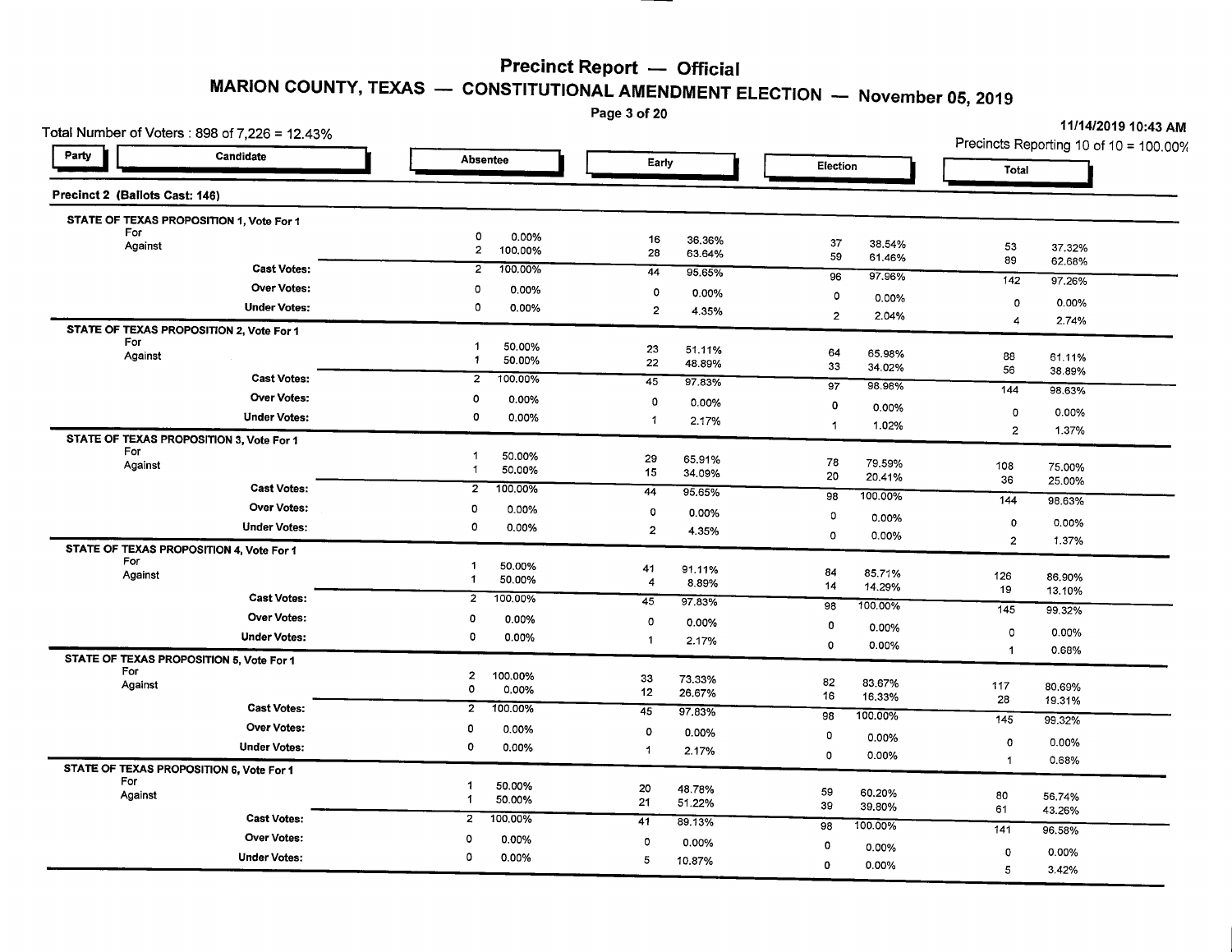Page 4 of 20

| Total Number of Voters : 898 of 7,226 = 12.43%   |                           |              |                  | Precincts Reporting 10 of 10 = 100.00% |
|--------------------------------------------------|---------------------------|--------------|------------------|----------------------------------------|
| Candidate<br>Party                               | Absentee                  | Early        | <b>Election</b>  | Total                                  |
| Precinct 2 (Ballots Cast: 146)                   |                           |              |                  |                                        |
| STATE OF TEXAS PROPOSITION 7, Vote For 1         |                           |              |                  |                                        |
| For                                              | 50.00%                    | 26<br>63.41% | 69<br>70.41%     |                                        |
| Against                                          | 50.00%                    | 15<br>36.59% | 29<br>29.59%     | 96<br>68.09%<br>45<br>31.91%           |
| <b>Cast Votes:</b>                               | 100.00%<br>$\mathbf{2}$   | 41<br>89.13% | 100.00%<br>98    |                                        |
| <b>Over Votes:</b>                               | $0.00\%$<br>0             | 0<br>0.00%   |                  | 141<br>96.58%                          |
| <b>Under Votes:</b>                              | 0.00%<br>0                |              | 0<br>0.00%       | 0.00%<br>$\circ$                       |
|                                                  |                           | 5<br>10.87%  | 0.00%<br>0       | 3.42%<br>5                             |
| STATE OF TEXAS PROPOSITION 8, Vote For 1         |                           |              |                  |                                        |
| For                                              | 50.00%                    | 21<br>50.00% | 74<br>75.51%     | 96<br>67.61%                           |
| Against                                          | 50.00%                    | 21<br>50.00% | 24<br>24.49%     | 46<br>32.39%                           |
| <b>Cast Votes:</b>                               | 100.00%<br>$\overline{z}$ | 42<br>91.30% | 100.00%<br>98    | 142<br>97.26%                          |
| <b>Over Votes:</b>                               | 0.00%<br>0                | 0<br>0.00%   | 0<br>0.00%       |                                        |
| <b>Under Votes:</b>                              | 0<br>0.00%                | 8.70%        |                  | 0.00%<br>0                             |
|                                                  |                           |              | 0.00%<br>$\circ$ | 2.74%<br>4                             |
| STATE OF TEXAS PROPOSITION 9, Vote For 1<br>For  |                           |              |                  |                                        |
| Against                                          | 50.00%                    | 24<br>57.14% | 52<br>53.06%     | 77<br>54.23%                           |
|                                                  | 50.00%                    | 18<br>42.86% | 46<br>46.94%     | 65<br>45.77%                           |
| <b>Cast Votes:</b>                               | 100.00%<br>$\overline{z}$ | 91.30%<br>42 | 100.00%<br>98    | 142<br>97.26%                          |
| Over Votes:                                      | 0.00%<br>0                | 0<br>0.00%   | 0<br>0.00%       |                                        |
| <b>Under Votes:</b>                              | 0<br>0.00%                | 8.70%<br>4   |                  | 0.00%<br>$\Omega$                      |
|                                                  |                           |              | 0.00%<br>0       | 2.74%<br>4                             |
| STATE OF TEXAS PROPOSITION 10, Vote For 1<br>For |                           |              |                  |                                        |
| Against                                          | 100.00%<br>2              | 39<br>90.70% | 89<br>90.82%     | 130<br>90.91%                          |
|                                                  | $\circ$<br>0.00%          | 9.30%<br>4   | 9<br>9.18%       | 13<br>9.09%                            |
| <b>Cast Votes:</b>                               | 100.00%<br>$\overline{2}$ | 43<br>93.48% | 100.00%<br>98    | 143<br>97.95%                          |
| Over Votes:                                      | 0.00%                     | 0<br>0.00%   | 0<br>0.00%       |                                        |
| <b>Under Votes:</b>                              | 0.00%<br>0                | 3<br>6.52%   |                  | 0.00%<br>$\Omega$                      |
|                                                  |                           |              | 0.00%<br>0       | 2.05%<br>з                             |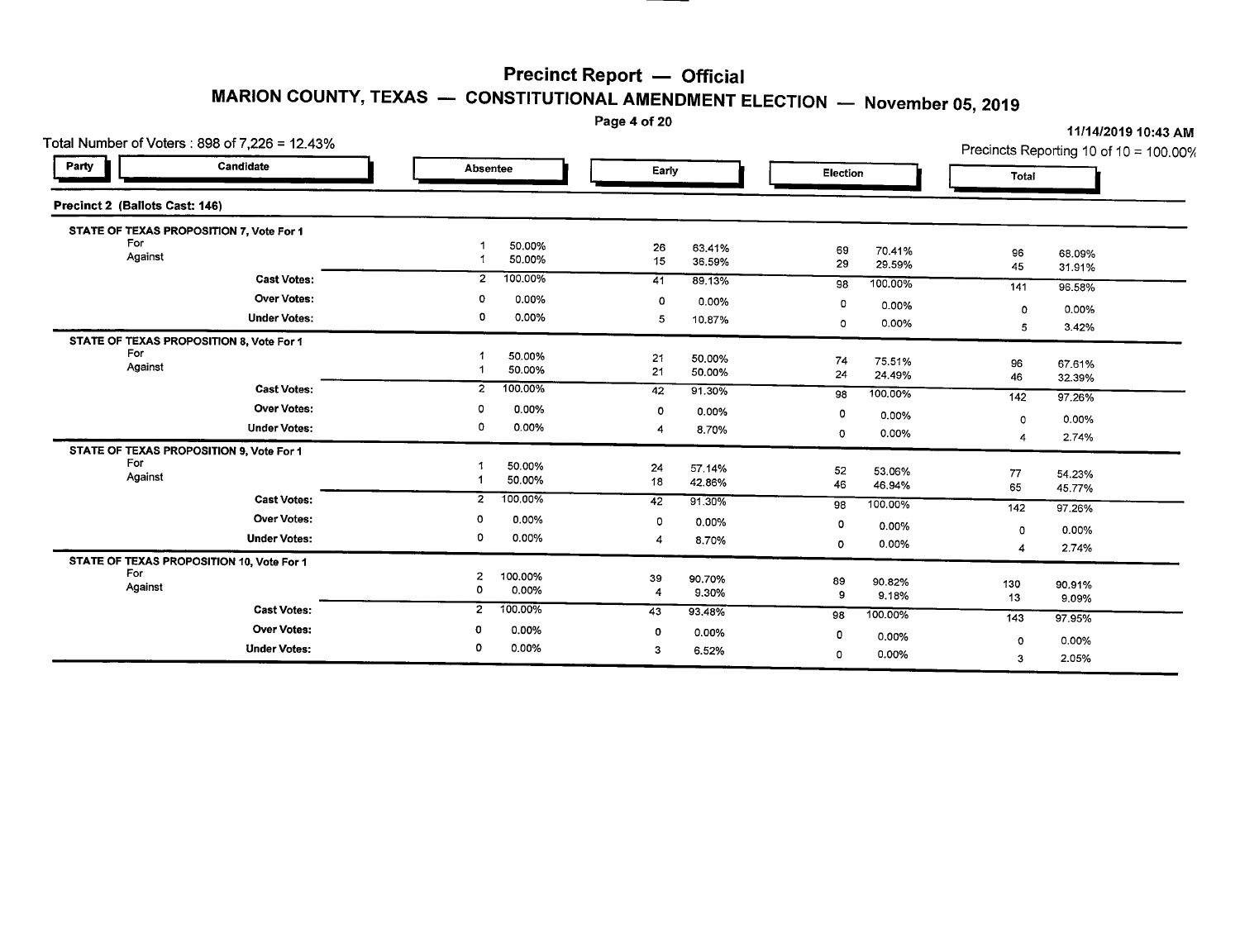Page 5 of 20

| Total Number of Voters: $898$ of $7,226 = 12.43\%$ |                                              |                                   |                                         | Precincts Reporting 10 of 10 = 100.00% |
|----------------------------------------------------|----------------------------------------------|-----------------------------------|-----------------------------------------|----------------------------------------|
| Party<br>Candidate                                 | <b>Absentee</b>                              | Early                             | <b>Election</b>                         | Total                                  |
| Precinct 3 (Ballots Cast: 99)                      |                                              |                                   |                                         |                                        |
| STATE OF TEXAS PROPOSITION 1, Vote For 1           |                                              |                                   |                                         |                                        |
| For<br>Against                                     | 0<br>0.00%<br>$\mathbf 0$<br>0.00%           | 5<br>33.33%<br>10<br>66.67%       | 26<br>32.50%<br>54<br>67.50%            | 31<br>32.63%<br>64<br>67.37%           |
| <b>Cast Votes:</b>                                 | 0<br>0.00%                                   | 15<br>93.75%                      | 80<br>96.39%                            | 95<br>95.96%                           |
| <b>Over Votes:</b>                                 | $\circ$<br>0.00%                             | $\circ$<br>0.00%                  | 0<br>0.00%                              | 0.00%<br>0                             |
| <b>Under Votes:</b>                                | 0<br>0.00%                                   | $\mathbf{1}$<br>6.25%             | 3<br>3.61%                              | 4<br>4.04%                             |
| STATE OF TEXAS PROPOSITION 2, Vote For 1           |                                              |                                   |                                         |                                        |
| For<br>Against                                     | $\mathbf 0$<br>0.00%<br>$\mathbf 0$<br>0.00% | 10<br>62.50%                      | 42<br>54.55%                            | 52<br>55.91%                           |
| <b>Cast Votes:</b>                                 | $\overline{\mathfrak{o}}$<br>0.00%           | 6<br>37.50%                       | 35<br>45.45%                            | 41<br>44.09%                           |
| <b>Over Votes:</b>                                 |                                              | 16<br>100.00%                     | 77<br>92.77%                            | 93<br>93.94%                           |
|                                                    | 0<br>0.00%<br>$\circ$                        | o<br>0.00%                        | $\mathbf 0$<br>0.00%                    | 0.00%<br>0                             |
| <b>Under Votes:</b>                                | 0.00%                                        | 0<br>0.00%                        | 6<br>7.23%                              | 6.06%<br>6                             |
| STATE OF TEXAS PROPOSITION 3, Vote For 1<br>For    | 0                                            |                                   |                                         |                                        |
| Against                                            | 0.00%<br>$\mathbf 0$<br>0.00%                | 13<br>81.25%<br>3<br>18.75%       | 56<br>72.73%<br>21                      | 69<br>74.19%                           |
| <b>Cast Votes:</b>                                 | 0.00%<br>0                                   | 16<br>100.00%                     | 27.27%                                  | 24<br>25.81%                           |
| <b>Over Votes:</b>                                 | 0<br>0.00%                                   | $\circ$<br>0.00%                  | 77<br>92.77%                            | 93<br>93.94%                           |
| <b>Under Votes:</b>                                | $\circ$<br>0.00%                             | 0<br>0.00%                        | $\circ$<br>0.00%                        | 0.00%<br>$\circ$                       |
| STATE OF TEXAS PROPOSITION 4, Vote For 1           |                                              |                                   | 6<br>7.23%                              | 6.06%<br>6                             |
| For                                                | $\mathbf 0$<br>0.00%                         | 14<br>87.50%                      |                                         |                                        |
| Against                                            | o<br>0.00%                                   | $\overline{\mathbf{z}}$<br>12.50% | 75<br>91.46%<br>$\overline{7}$<br>8.54% | 89<br>90.82%<br>9<br>9.18%             |
| <b>Cast Votes:</b>                                 | 0.00%<br>o                                   | 100.00%<br>16                     | 98.80%<br>82                            | 98<br>98.99%                           |
| <b>Over Votes:</b>                                 | 0<br>0.00%                                   | 0<br>0.00%                        | $\circ$<br>0.00%                        |                                        |
| <b>Under Votes:</b>                                | 0<br>0.00%                                   | 0<br>0.00%                        | 1.20%<br>$\mathbf 1$                    | 0.00%<br>0                             |
| STATE OF TEXAS PROPOSITION 5, Vote For 1           |                                              |                                   |                                         | 1.01%<br>$\mathbf{1}$                  |
| For                                                | $\mathbf 0$<br>0.00%                         | 14<br>87.50%                      | 62<br>79.49%                            | 76<br>80.85%                           |
| Against                                            | $\mathbf 0$<br>0.00%                         | $\overline{2}$<br>12.50%          | 16<br>20.51%                            | 18<br>19.15%                           |
| <b>Cast Votes:</b>                                 | $\mathbf 0$<br>0.00%                         | 16<br>100.00%                     | 93.98%<br>78                            | 94<br>94.95%                           |
| <b>Over Votes:</b>                                 | 0<br>0.00%                                   | 0<br>0.00%                        | O<br>0.00%                              | 0.00%<br>0                             |
| <b>Under Votes:</b>                                | $\mathbf 0$<br>0.00%                         | 0<br>0.00%                        | 5<br>6.02%                              | 5<br>5.05%                             |
| STATE OF TEXAS PROPOSITION 6, Vote For 1           |                                              |                                   |                                         |                                        |
| For<br>Against                                     | $\mathbf 0$<br>0.00%<br>$\circ$              | 6<br>40.00%                       | 30<br>40.54%                            | 36<br>40.45%                           |
|                                                    | 0.00%                                        | 9<br>60.00%                       | 44<br>59.46%                            | 53<br>59.55%                           |
| <b>Cast Votes:</b>                                 | 0.00%<br>0                                   | 15<br>93.75%                      | 74<br>89.16%                            | 89<br>89.90%                           |
| <b>Over Votes:</b>                                 | 0<br>0.00%                                   | $\circ$<br>0.00%                  | 0<br>0.00%                              | $\circ$<br>0.00%                       |
| <b>Under Votes:</b>                                | 0.00%<br>0                                   | $\blacktriangleleft$<br>6.25%     | 9<br>10.84%                             | 10<br>10.10%                           |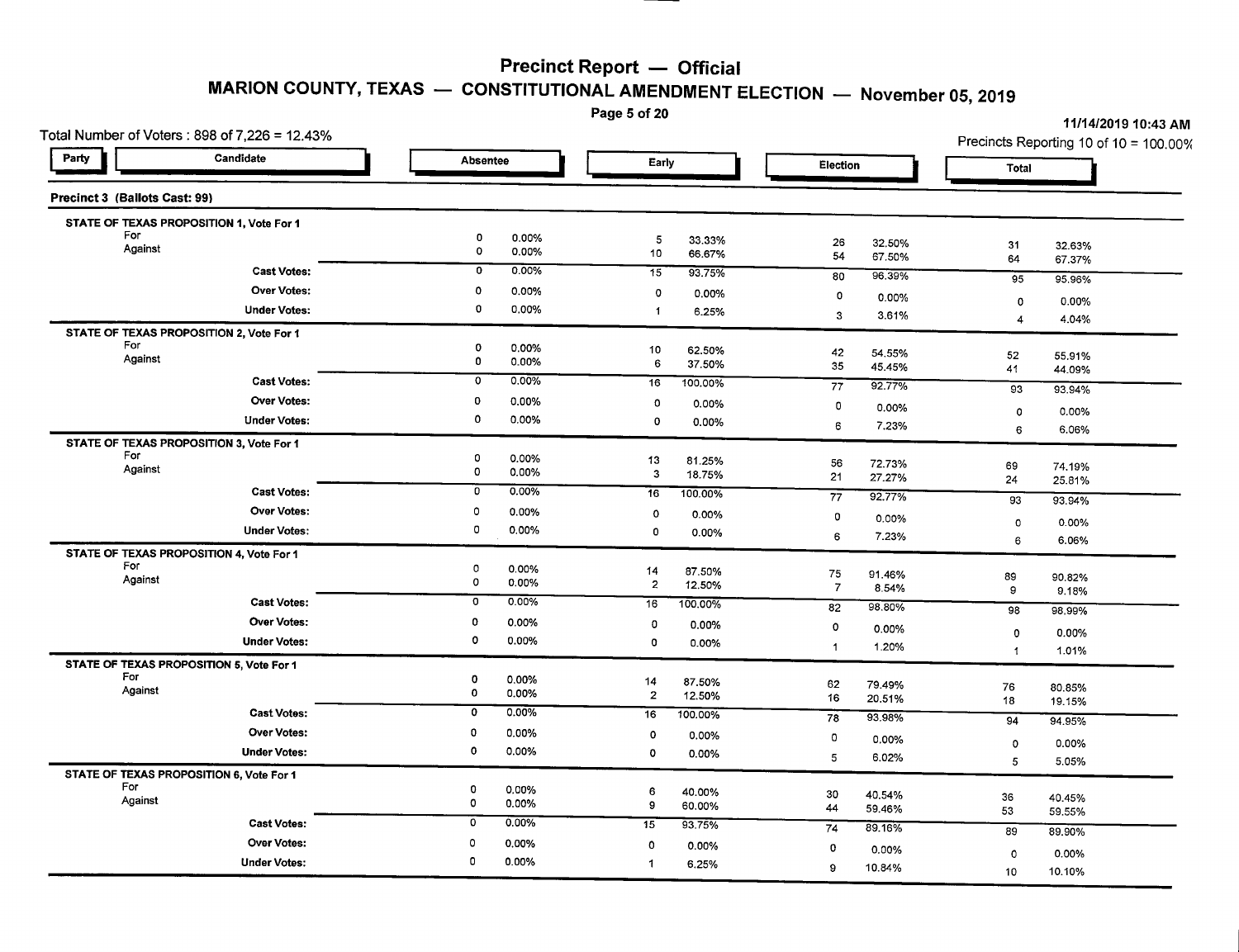Page 6 of 20

|                               | Total Number of Voters : 898 of 7,226 = 12.43% |              |          | i aye v vi ∠v  |         |          |        |                | 11/14/2019 10:43 AM                    |
|-------------------------------|------------------------------------------------|--------------|----------|----------------|---------|----------|--------|----------------|----------------------------------------|
| Party                         | Candidate                                      | Absentee     |          | Early          |         | Election |        | Total          | Precincts Reporting 10 of 10 = 100.00% |
| Precinct 3 (Ballots Cast: 99) |                                                |              |          |                |         |          |        |                |                                        |
|                               | STATE OF TEXAS PROPOSITION 7, Vote For 1       |              |          |                |         |          |        |                |                                        |
| For                           |                                                | o            | 0.00%    | 11             | 68.75%  | 48       | 63.16% |                |                                        |
| Against                       |                                                | 0            | 0.00%    | 5              | 31.25%  | 28       | 36.84% | 59<br>33       | 64.13%                                 |
|                               | <b>Cast Votes:</b>                             | 0            | $0.00\%$ | 16             | 100.00% |          | 91.57% |                | 35.87%                                 |
|                               | Over Votes:                                    | 0            | 0.00%    |                |         | 76       |        | 92             | 92.93%                                 |
|                               |                                                | $\circ$      |          | 0              | 0.00%   | 0        | 0.00%  | 0              | 0.00%                                  |
|                               | <b>Under Votes:</b>                            |              | 0.00%    | $\circ$        | 0.00%   | 7        | 8.43%  | 7              | 7.07%                                  |
|                               | STATE OF TEXAS PROPOSITION 8, Vote For 1       |              |          |                |         |          |        |                |                                        |
| For                           |                                                | 0            | 0.00%    | 14             | 87.50%  | 49       | 66.22% | 63             | 70.00%                                 |
| Against                       |                                                | $\mathbf 0$  | 0.00%    | $\overline{2}$ | 12.50%  | 25       | 33.78% | 27             | 30.00%                                 |
|                               | <b>Cast Votes:</b>                             | 0            | 0.00%    | 16             | 100.00% | 74       | 89.16% |                |                                        |
|                               | <b>Over Votes:</b>                             | Ω            | $0.00\%$ | $\circ$        | 0.00%   |          |        | 90             | 90.91%                                 |
|                               | <b>Under Votes:</b>                            | 0            | 0.00%    | 0              |         | 0        | 0.00%  | $\mathbf 0$    | 0.00%                                  |
|                               |                                                |              |          |                | 0.00%   | 9        | 10.84% | 9              | 9.09%                                  |
| For                           | STATE OF TEXAS PROPOSITION 9, Vote For 1       |              |          |                |         |          |        |                |                                        |
| Against                       |                                                | 0            | 0.00%    | 8              | 53.33%  | 43       | 58.11% | 51             | 57.30%                                 |
|                               |                                                | 0            | 0.00%    | 7              | 46.67%  | 31       | 41.89% | 38             | 42.70%                                 |
|                               | <b>Cast Votes:</b>                             | 0            | $0.00\%$ | 15             | 93.75%  | 74       | 89.16% | 89             | 89.90%                                 |
|                               | <b>Over Votes:</b>                             | 0            | 0.00%    | $\circ$        | 0.00%   | 0        | 0.00%  |                |                                        |
|                               | <b>Under Votes:</b>                            | 0            | 0.00%    |                | 6.25%   |          |        | $\mathbf 0$    | 0.00%                                  |
|                               |                                                |              |          |                |         | 9        | 10.84% | 10             | 10.10%                                 |
| For                           | STATE OF TEXAS PROPOSITION 10, Vote For 1      |              |          |                |         |          |        |                |                                        |
| Against                       |                                                | 0<br>0       | 0.00%    | 15             | 100.00% | 68       | 88.31% | 83             | 90.22%                                 |
|                               |                                                |              | 0.00%    | 0              | 0.00%   | 9        | 11.69% | 9              | 9.78%                                  |
|                               | <b>Cast Votes:</b>                             | $\mathbf{o}$ | 0.00%    | 15             | 93.75%  | 77       | 92.77% | 92             | 92.93%                                 |
|                               | <b>Over Votes:</b>                             | 0            | 0.00%    | 0              | 0.00%   | 0        | 0.00%  |                |                                        |
|                               | <b>Under Votes:</b>                            | 0            | 0.00%    | 1              | 6.25%   |          |        | 0              | 0.00%                                  |
|                               |                                                |              |          |                |         | 6        | 7.23%  | $\overline{7}$ | 7.07%                                  |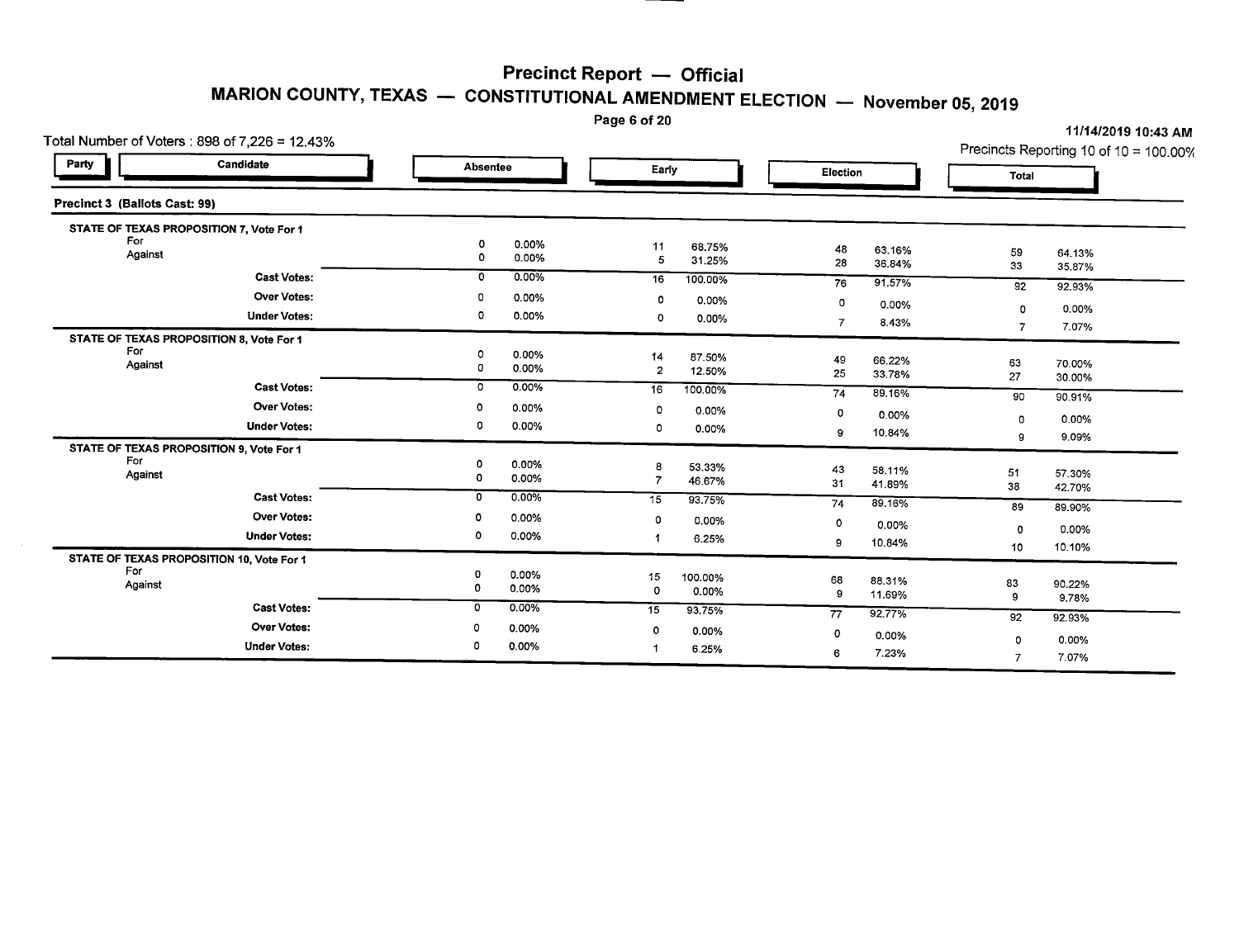# **MARION COUNTY, TEXAS - CONSTITUTIONAL AMENDMENT ELECTION - November 05,2019**

Page 7 of 20

|                               | Total Number of Voters: 898 of 7,226 = 12.43% |                     |                   | .               |                  |                |        |                | 11/14/2019 10:43 AM<br>Precincts Reporting 10 of 10 = 100.00% |
|-------------------------------|-----------------------------------------------|---------------------|-------------------|-----------------|------------------|----------------|--------|----------------|---------------------------------------------------------------|
| Party                         | Candidate                                     | Absentee            |                   | Early           |                  | Election       |        | Total          |                                                               |
| Precinct 4 (Ballots Cast: 90) |                                               |                     |                   |                 |                  |                |        |                |                                                               |
|                               | STATE OF TEXAS PROPOSITION 1, Vote For 1      |                     |                   |                 |                  |                |        |                |                                                               |
| For<br>Against                |                                               | 3<br>$\overline{2}$ | 60.00%            | 9               | 32.14%           | 20             | 36.36% | 32             | 36.36%                                                        |
|                               |                                               | 5                   | 40.00%<br>100.00% | 19              | 67.86%           | 35             | 63.64% | 56             | 63.64%                                                        |
|                               | <b>Cast Votes:</b>                            |                     |                   | $\overline{28}$ | 96.55%           | 55             | 98.21% | 88             | 97.78%                                                        |
|                               | <b>Over Votes:</b>                            | 0                   | 0.00%             | 0               | 0.00%            | $\circ$        | 0.00%  | 0              | 0.00%                                                         |
|                               | <b>Under Votes:</b>                           | 0                   | 0.00%             | 1               | 3.45%            | $\mathbf{1}$   | 1.79%  | $\overline{c}$ | 2.22%                                                         |
| For                           | STATE OF TEXAS PROPOSITION 2, Vote For 1      |                     |                   |                 |                  |                |        |                |                                                               |
| Against                       |                                               | 5<br>$\circ$        | 100.00%<br>0.00%  | 15<br>13        | 53.57%<br>46.43% | 34             | 62.96% | 54             | 62.07%                                                        |
|                               | <b>Cast Votes:</b>                            | 5                   | 100.00%           | 28              |                  | 20             | 37.04% | 33             | 37.93%                                                        |
|                               | <b>Over Votes:</b>                            | 0                   | 0.00%             |                 | 96.55%           | 54             | 96.43% | 87             | 96.67%                                                        |
|                               | <b>Under Votes:</b>                           | 0                   | 0.00%             | 0               | 0.00%            | $\circ$        | 0.00%  | 0              | 0.00%                                                         |
|                               |                                               |                     |                   | -1              | 3.45%            | $\mathbf 2$    | 3.57%  | 3              | 3.33%                                                         |
| For                           | STATE OF TEXAS PROPOSITION 3, Vote For 1      |                     |                   |                 |                  |                |        |                |                                                               |
| Against                       |                                               | 5<br>0              | 100.00%<br>0.00%  | 24<br>4         | 85.71%<br>14.29% | 48             | 87.27% | 77             | 87.50%                                                        |
|                               | <b>Cast Votes:</b>                            | 5                   | 100.00%           | 28              | 96.55%           | $\overline{7}$ | 12.73% | 11             | 12.50%                                                        |
|                               | <b>Over Votes:</b>                            | $\circ$             | 0.00%             |                 |                  | 55             | 98.21% | 88             | 97.78%                                                        |
|                               | <b>Under Votes:</b>                           | $\mathbf 0$         | 0.00%             | o               | 0.00%            | 0              | 0.00%  | 0              | 0.00%                                                         |
|                               |                                               |                     |                   | $\mathbf{1}$    | 3.45%            | 1              | 1.79%  | $\overline{2}$ | 2.22%                                                         |
| For                           | STATE OF TEXAS PROPOSITION 4, Vote For 1      |                     |                   |                 |                  |                |        |                |                                                               |
| Against                       |                                               | 3<br>$\overline{2}$ | 60.00%<br>40.00%  | 24<br>5         | 82.76%<br>17.24% | 42             | 76.36% | 69             | 77.53%                                                        |
|                               | <b>Cast Votes:</b>                            | 5                   | 100.00%           | 29              | 100.00%          | 13             | 23.64% | 20             | 22.47%                                                        |
|                               | Over Votes:                                   | 0                   | 0.00%             |                 |                  | 55             | 98.21% | 89             | 98.89%                                                        |
|                               |                                               | 0                   | 0.00%             | $\overline{0}$  | 0.00%            | 0              | 0.00%  | $\mathbf 0$    | 0.00%                                                         |
|                               | <b>Under Votes:</b>                           |                     |                   | $\circ$         | 0.00%            | $\mathbf{1}$   | 1.79%  | $\mathbf{1}$   | 1.11%                                                         |
| For                           | STATE OF TEXAS PROPOSITION 5, Vote For 1      |                     |                   |                 |                  |                |        |                |                                                               |
| Against                       |                                               | 5<br>$\mathbf 0$    | 100.00%<br>0.00%  | 21<br>8         | 72.41%<br>27.59% | 44             | 80.00% | 70             | 78.65%                                                        |
|                               | <b>Cast Votes:</b>                            | 5                   | 100.00%           | 29              | 100.00%          | 11             | 20.00% | 19             | 21.35%                                                        |
|                               | <b>Over Votes:</b>                            | 0                   | 0.00%             |                 |                  | 55             | 98.21% | 89             | 98.89%                                                        |
|                               | <b>Under Votes:</b>                           | 0                   | 0.00%             | $\circ$         | 0.00%            | 0              | 0.00%  | $\circ$        | 0.00%                                                         |
|                               |                                               |                     |                   | $\Omega$        | 0.00%            | $\mathbf{1}$   | 1.79%  | $\mathbf{1}$   | 1.11%                                                         |
| For                           | STATE OF TEXAS PROPOSITION 6, Vote For 1      | 4                   |                   |                 |                  |                |        |                |                                                               |
| Against                       |                                               | 1                   | 80.00%<br>20.00%  | 16<br>12        | 57.14%<br>42.86% | 41             | 74.55% | 61             | 69.32%                                                        |
|                               | <b>Cast Votes:</b>                            | 5                   | 100.00%           | 28              | 96.55%           | 14             | 25.45% | 27             | 30.68%                                                        |
|                               | Over Votes:                                   | 0                   | 0.00%             |                 |                  | 55             | 98.21% | 88             | 97.78%                                                        |
|                               |                                               | 0                   | 0.00%             | $\mathsf{o}$    | 0.00%            | 0              | 0.00%  | 0              | 0.00%                                                         |
|                               | <b>Under Votes:</b>                           |                     |                   | -1              | 3.45%            | $\mathbf{1}$   | 1.79%  | $\overline{2}$ | 2.22%                                                         |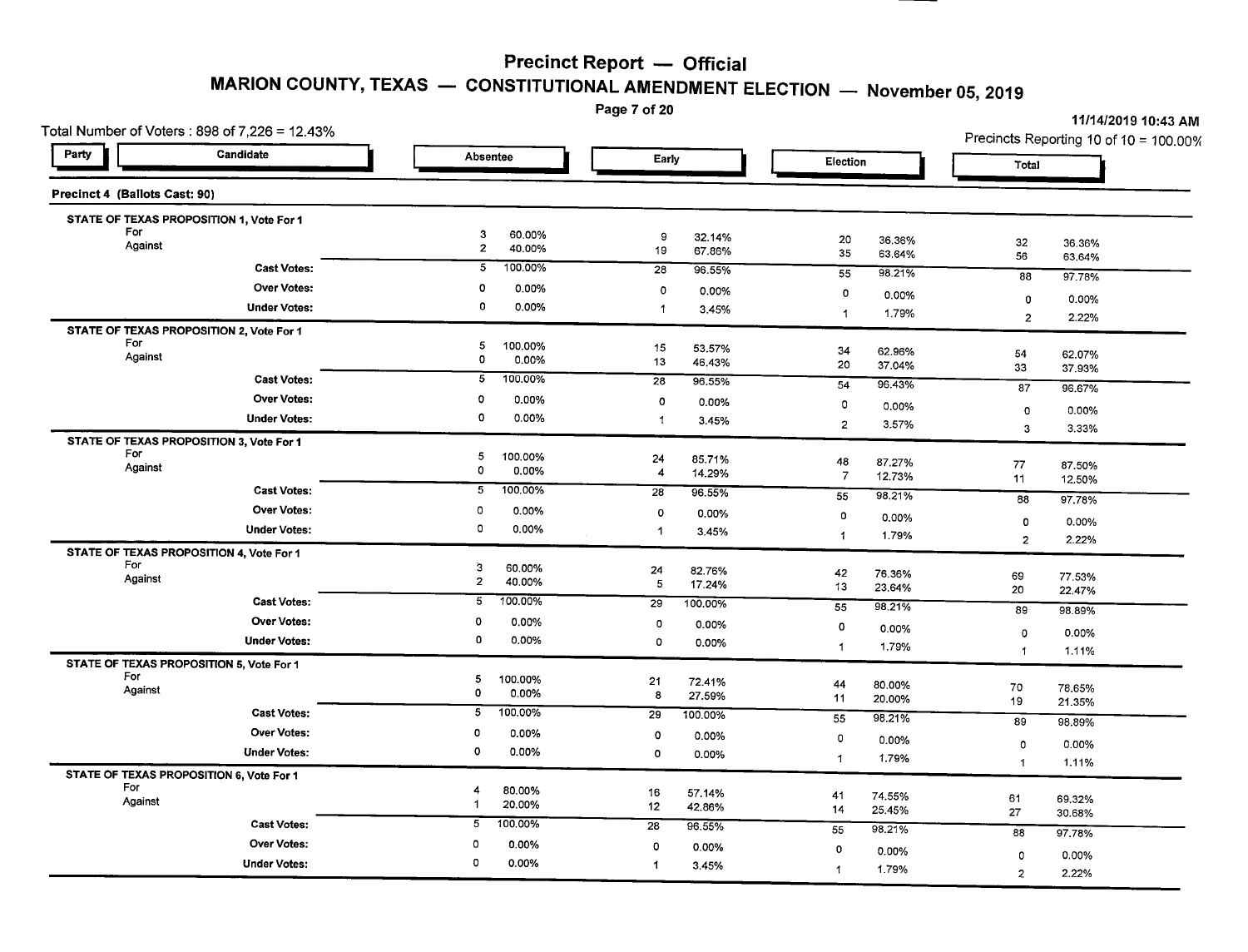Page 8 of 20

| Total Number of Voters: 898 of 7,226 = 12.43%              | 11/14/2019 10:43 AM<br>Precincts Reporting 10 of 10 = 100.00% |                                          |                              |                              |
|------------------------------------------------------------|---------------------------------------------------------------|------------------------------------------|------------------------------|------------------------------|
| Party<br>Candidate                                         | <b>Absentee</b>                                               | Early                                    | Election                     | Total                        |
| Precinct 4 (Ballots Cast: 90)                              |                                                               |                                          |                              |                              |
| STATE OF TEXAS PROPOSITION 7, Vote For 1                   |                                                               |                                          |                              |                              |
| For<br>Against                                             | 5<br>100.00%<br>0<br>0.00%                                    | 21<br>75.00%<br>$\overline{7}$<br>25.00% | 39<br>70.91%<br>16<br>29.09% | 65<br>73.86%<br>23<br>26.14% |
| <b>Cast Votes:</b>                                         | 100.00%<br>5                                                  | 28<br>96.55%                             | 98.21%<br>55                 | 88<br>97.78%                 |
| <b>Over Votes:</b>                                         | 0.00%<br>0                                                    | 0<br>0.00%                               | 0<br>0.00%                   | $\mathbf 0$<br>$0.00\%$      |
| <b>Under Votes:</b>                                        | 0<br>0.00%                                                    | 3.45%<br>1                               | 1.79%<br>$\mathbf 1$         | 2.22%<br>$\overline{2}$      |
| STATE OF TEXAS PROPOSITION 8, Vote For 1<br>For<br>Against | 100.00%<br>5<br>0.00%<br>0                                    | 18<br>62.07%<br>11<br>37.93%             | 40<br>72.73%<br>15<br>27.27% | 63<br>70.79%                 |
| <b>Cast Votes:</b>                                         | 100.00%<br>5                                                  | 29<br>100.00%                            | 98.21%<br>55                 | 26<br>29.21%                 |
| <b>Over Votes:</b>                                         | 0<br>0.00%                                                    | $\Omega$<br>0.00%                        | $\circ$<br>0.00%             | 89<br>98,89%                 |
| <b>Under Votes:</b>                                        | 0<br>0.00%                                                    | $\Omega$<br>0.00%                        | 1.79%                        | 0.00%<br>0                   |
| STATE OF TEXAS PROPOSITION 9, Vote For 1                   |                                                               |                                          |                              | 1.11%<br>1                   |
| For<br>Against                                             | 3<br>60.00%<br>$\overline{\mathbf{c}}$<br>40.00%              | 11<br>37.93%<br>18<br>62.07%             | 31<br>56.36%<br>24<br>43.64% | 45<br>50.56%<br>44<br>49.44% |
| <b>Cast Votes:</b>                                         | 100.00%<br>5                                                  | 29<br>100.00%                            | 55<br>98.21%                 | 89<br>98.89%                 |
| <b>Over Votes:</b>                                         | 0<br>0.00%                                                    | 0<br>0.00%                               | 0<br>0.00%                   | 0.00%<br>0                   |
| <b>Under Votes:</b>                                        | 0<br>0.00%                                                    | $\Omega$<br>0.00%                        | 1.79%<br>1                   | 1.11%                        |
| STATE OF TEXAS PROPOSITION 10, Vote For 1                  |                                                               |                                          |                              |                              |
| For<br>Against                                             | 5<br>100.00%<br>0<br>0.00%                                    | 26<br>89.66%                             | 53<br>96.36%                 | 84<br>94.38%                 |
| <b>Cast Votes:</b>                                         | 5<br>100.00%                                                  | 3<br>10.34%                              | $\overline{c}$<br>3.64%      | 5<br>5.62%                   |
| <b>Over Votes:</b>                                         | 0                                                             | 29<br>100.00%                            | 98.21%<br>55                 | 89<br>98,89%                 |
| <b>Under Votes:</b>                                        | 0.00%<br>0.00%<br>0                                           | 0<br>0.00%                               | 0<br>0.00%                   | 0.00%<br>0                   |
|                                                            |                                                               | 0<br>0.00%                               | 1.79%<br>-1                  | 1.11%                        |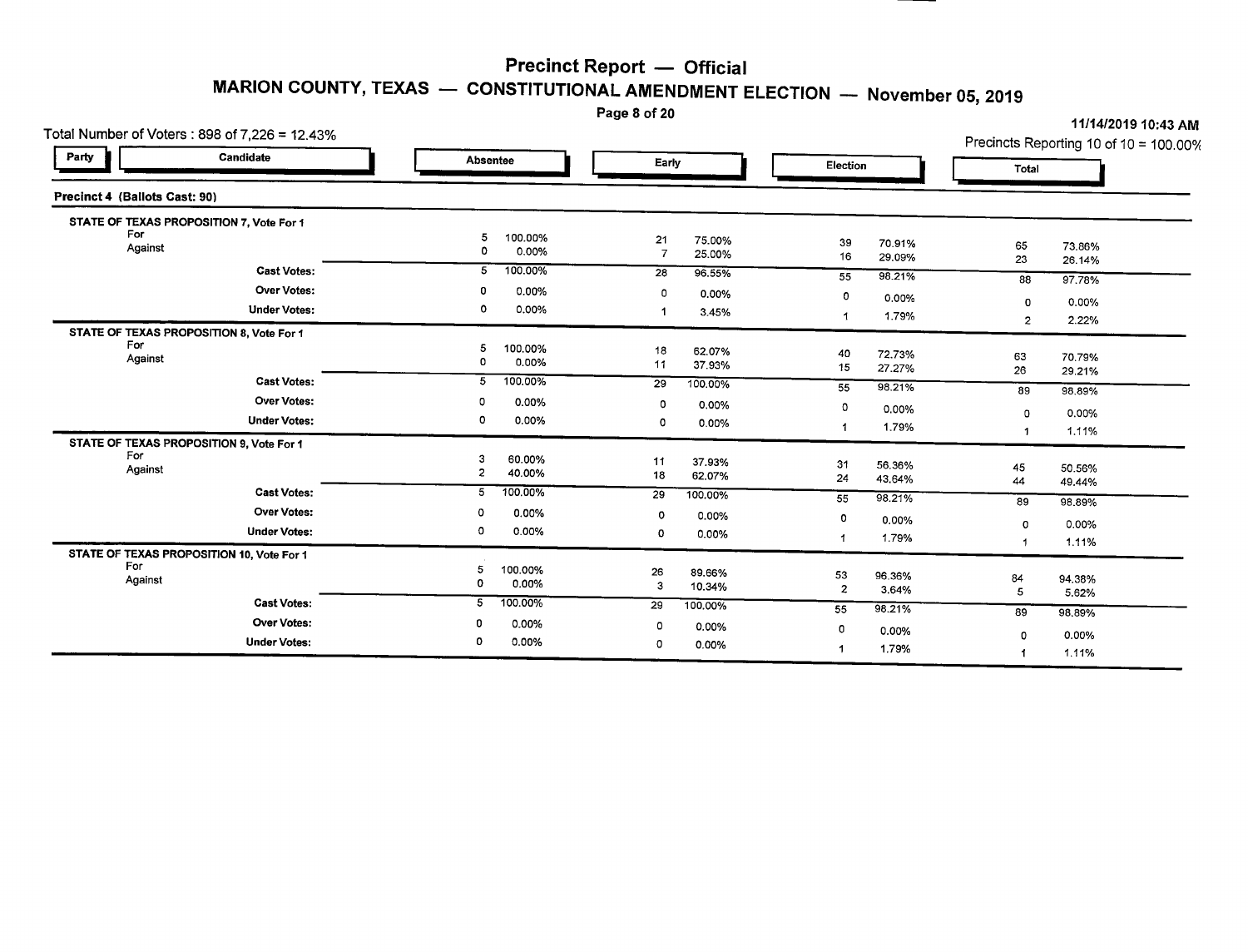Page 9 of 20

| Party<br>Candidate<br>Absentee<br>Early<br>Election<br>Total<br>Precinct 5 (Ballots Cast: 91)<br>STATE OF TEXAS PROPOSITION 1, Vote For 1<br>For<br>0<br>0.00%<br>10<br>43.48%<br>25<br>37.31%<br>35<br>38.89%<br>Against<br>$\mathbf 0$<br>0.00%<br>13<br>56.52%<br>42<br>62.69%<br>55<br>61.11%<br>$\circ$<br>0.00%<br><b>Cast Votes:</b><br>$\overline{23}$<br>100.00%<br>67<br>98.53%<br>90<br>98.90%<br>Over Votes:<br>O<br>0.00%<br>0<br>0.00%<br>$\circ$<br>0.00%<br>$\mathbf 0$<br>0.00%<br>$\mathbf 0$<br><b>Under Votes:</b><br>0.00%<br>0<br>0.00%<br>$\mathbf{1}$<br>1.47%<br>1.10%<br>$\blacktriangleleft$<br>STATE OF TEXAS PROPOSITION 2, Vote For 1<br>For<br>0<br>0.00%<br>15<br>71.43%<br>36<br>58.06%<br>51<br>61.45%<br>Against<br>0<br>0.00%<br>6<br>28.57%<br>26<br>41.94%<br>32<br>38.55%<br><b>Cast Votes:</b><br>o<br>0.00%<br>21<br>91.30%<br>62<br>91.18%<br>83<br>91.21%<br><b>Over Votes:</b><br>0<br>0.00%<br>$\mathbf 0$<br>0.00%<br>$\circ$<br>0.00%<br>0<br>$0.00\%$<br>0<br><b>Under Votes:</b><br>0.00%<br>$\overline{2}$<br>8.70%<br>6<br>8.82%<br>8<br>8.79%<br>STATE OF TEXAS PROPOSITION 3, Vote For 1<br>For<br>0<br>0.00%<br>15<br>68.18%<br>57<br>85.07%<br>72<br>80.90%<br>Against<br>0<br>0.00%<br>$\overline{7}$<br>31.82%<br>10<br>14.93%<br>17<br>19.10%<br><b>Cast Votes:</b><br>0<br>0.00%<br>$\overline{22}$<br>95.65%<br>98.53%<br>67<br>89<br>97.80%<br>Over Votes:<br>$\circ$<br>0.00%<br>$\circ$<br>0.00%<br>$\circ$<br>0.00%<br>0<br>0.00%<br>$\mathbf 0$<br><b>Under Votes:</b><br>0.00%<br>-1<br>4.35%<br>1.47%<br>1<br>$\overline{2}$<br>2.20%<br>STATE OF TEXAS PROPOSITION 4, Vote For 1<br>For<br>$\mathbf 0$<br>0.00%<br>20<br>86.96%<br>61<br>91.04%<br>81<br>Against<br>90.00%<br>$\mathbf 0$<br>0.00%<br>$\mathbf{3}$<br>13.04%<br>6<br>8.96%<br>9<br>10.00%<br>Cast Votes:<br>$\overline{\circ}$<br>0.00%<br>23<br>100.00%<br>67<br>98.53%<br>90<br>98.90%<br><b>Over Votes:</b><br>$\mathbf 0$<br>0.00%<br>$\circ$<br>0.00%<br>$\mathbf 0$<br>0.00%<br>$\circ$<br>0.00%<br>0<br><b>Under Votes:</b><br>0.00%<br>$\circ$<br>0.00%<br>1.47%<br>$\blacktriangleleft$<br>$\mathbf{1}$<br>1.10%<br>STATE OF TEXAS PROPOSITION 5, Vote For 1<br>For<br>0<br>0.00%<br>17<br>73.91%<br>54<br>81.82%<br>$\bf 71$<br>Against<br>79.78%<br>0<br>0.00%<br>6<br>26.09%<br>12<br>18.18%<br>18<br>20.22%<br><b>Cast Votes:</b><br>0<br>0.00%<br>$\overline{23}$<br>100.00%<br>97.06%<br>66<br>89<br>97.80%<br><b>Over Votes:</b><br>0<br>0.00%<br>$\circ$<br>0.00%<br>0<br>0.00%<br>0<br>0.00%<br>O<br>0.00%<br><b>Under Votes:</b><br>0<br>0.00%<br>$\overline{2}$<br>2.94%<br>$\overline{2}$<br>2.20%<br>STATE OF TEXAS PROPOSITION 6, Vote For 1<br>For<br>o<br>0.00%<br>9<br>42.86%<br>43<br>67.19%<br>52<br>Against<br>61.18%<br>0<br>0.00%<br>12<br>57.14%<br>21<br>32.81%<br>33<br>38.82%<br>$\overline{0}$<br>0.00%<br><b>Cast Votes:</b><br>21<br>91.30%<br>64<br>$94.12\%$<br>85<br>93.41%<br><b>Over Votes:</b><br>$\circ$<br>0.00%<br>$\circ$<br>$0.00\%$<br>$\circ$<br>0.00%<br>$\mathbf 0$<br>0.00%<br>0<br><b>Under Votes:</b><br>0.00%<br>$\overline{2}$<br>8.70%<br>5.88%<br>4 | Total Number of Voters: 898 of 7,226 = 12.43% | raye ə or zu | 11/14/2019 10:43 AM                    |
|-----------------------------------------------------------------------------------------------------------------------------------------------------------------------------------------------------------------------------------------------------------------------------------------------------------------------------------------------------------------------------------------------------------------------------------------------------------------------------------------------------------------------------------------------------------------------------------------------------------------------------------------------------------------------------------------------------------------------------------------------------------------------------------------------------------------------------------------------------------------------------------------------------------------------------------------------------------------------------------------------------------------------------------------------------------------------------------------------------------------------------------------------------------------------------------------------------------------------------------------------------------------------------------------------------------------------------------------------------------------------------------------------------------------------------------------------------------------------------------------------------------------------------------------------------------------------------------------------------------------------------------------------------------------------------------------------------------------------------------------------------------------------------------------------------------------------------------------------------------------------------------------------------------------------------------------------------------------------------------------------------------------------------------------------------------------------------------------------------------------------------------------------------------------------------------------------------------------------------------------------------------------------------------------------------------------------------------------------------------------------------------------------------------------------------------------------------------------------------------------------------------------------------------------------------------------------------------------------------------------------------------------------------------------------------------------------------------------------------------------------------------------------------------------------------------------------------------------------------------------------------------------------------------------------------------------------------------------------------------------------------------------------------------------------------------------------------------------------------------------------------------------------------|-----------------------------------------------|--------------|----------------------------------------|
|                                                                                                                                                                                                                                                                                                                                                                                                                                                                                                                                                                                                                                                                                                                                                                                                                                                                                                                                                                                                                                                                                                                                                                                                                                                                                                                                                                                                                                                                                                                                                                                                                                                                                                                                                                                                                                                                                                                                                                                                                                                                                                                                                                                                                                                                                                                                                                                                                                                                                                                                                                                                                                                                                                                                                                                                                                                                                                                                                                                                                                                                                                                                                     |                                               |              | Precincts Reporting 10 of 10 = 100.00% |
|                                                                                                                                                                                                                                                                                                                                                                                                                                                                                                                                                                                                                                                                                                                                                                                                                                                                                                                                                                                                                                                                                                                                                                                                                                                                                                                                                                                                                                                                                                                                                                                                                                                                                                                                                                                                                                                                                                                                                                                                                                                                                                                                                                                                                                                                                                                                                                                                                                                                                                                                                                                                                                                                                                                                                                                                                                                                                                                                                                                                                                                                                                                                                     |                                               |              |                                        |
|                                                                                                                                                                                                                                                                                                                                                                                                                                                                                                                                                                                                                                                                                                                                                                                                                                                                                                                                                                                                                                                                                                                                                                                                                                                                                                                                                                                                                                                                                                                                                                                                                                                                                                                                                                                                                                                                                                                                                                                                                                                                                                                                                                                                                                                                                                                                                                                                                                                                                                                                                                                                                                                                                                                                                                                                                                                                                                                                                                                                                                                                                                                                                     |                                               |              |                                        |
|                                                                                                                                                                                                                                                                                                                                                                                                                                                                                                                                                                                                                                                                                                                                                                                                                                                                                                                                                                                                                                                                                                                                                                                                                                                                                                                                                                                                                                                                                                                                                                                                                                                                                                                                                                                                                                                                                                                                                                                                                                                                                                                                                                                                                                                                                                                                                                                                                                                                                                                                                                                                                                                                                                                                                                                                                                                                                                                                                                                                                                                                                                                                                     |                                               |              |                                        |
|                                                                                                                                                                                                                                                                                                                                                                                                                                                                                                                                                                                                                                                                                                                                                                                                                                                                                                                                                                                                                                                                                                                                                                                                                                                                                                                                                                                                                                                                                                                                                                                                                                                                                                                                                                                                                                                                                                                                                                                                                                                                                                                                                                                                                                                                                                                                                                                                                                                                                                                                                                                                                                                                                                                                                                                                                                                                                                                                                                                                                                                                                                                                                     |                                               |              |                                        |
|                                                                                                                                                                                                                                                                                                                                                                                                                                                                                                                                                                                                                                                                                                                                                                                                                                                                                                                                                                                                                                                                                                                                                                                                                                                                                                                                                                                                                                                                                                                                                                                                                                                                                                                                                                                                                                                                                                                                                                                                                                                                                                                                                                                                                                                                                                                                                                                                                                                                                                                                                                                                                                                                                                                                                                                                                                                                                                                                                                                                                                                                                                                                                     |                                               |              |                                        |
|                                                                                                                                                                                                                                                                                                                                                                                                                                                                                                                                                                                                                                                                                                                                                                                                                                                                                                                                                                                                                                                                                                                                                                                                                                                                                                                                                                                                                                                                                                                                                                                                                                                                                                                                                                                                                                                                                                                                                                                                                                                                                                                                                                                                                                                                                                                                                                                                                                                                                                                                                                                                                                                                                                                                                                                                                                                                                                                                                                                                                                                                                                                                                     |                                               |              |                                        |
|                                                                                                                                                                                                                                                                                                                                                                                                                                                                                                                                                                                                                                                                                                                                                                                                                                                                                                                                                                                                                                                                                                                                                                                                                                                                                                                                                                                                                                                                                                                                                                                                                                                                                                                                                                                                                                                                                                                                                                                                                                                                                                                                                                                                                                                                                                                                                                                                                                                                                                                                                                                                                                                                                                                                                                                                                                                                                                                                                                                                                                                                                                                                                     |                                               |              |                                        |
|                                                                                                                                                                                                                                                                                                                                                                                                                                                                                                                                                                                                                                                                                                                                                                                                                                                                                                                                                                                                                                                                                                                                                                                                                                                                                                                                                                                                                                                                                                                                                                                                                                                                                                                                                                                                                                                                                                                                                                                                                                                                                                                                                                                                                                                                                                                                                                                                                                                                                                                                                                                                                                                                                                                                                                                                                                                                                                                                                                                                                                                                                                                                                     |                                               |              |                                        |
|                                                                                                                                                                                                                                                                                                                                                                                                                                                                                                                                                                                                                                                                                                                                                                                                                                                                                                                                                                                                                                                                                                                                                                                                                                                                                                                                                                                                                                                                                                                                                                                                                                                                                                                                                                                                                                                                                                                                                                                                                                                                                                                                                                                                                                                                                                                                                                                                                                                                                                                                                                                                                                                                                                                                                                                                                                                                                                                                                                                                                                                                                                                                                     |                                               |              |                                        |
|                                                                                                                                                                                                                                                                                                                                                                                                                                                                                                                                                                                                                                                                                                                                                                                                                                                                                                                                                                                                                                                                                                                                                                                                                                                                                                                                                                                                                                                                                                                                                                                                                                                                                                                                                                                                                                                                                                                                                                                                                                                                                                                                                                                                                                                                                                                                                                                                                                                                                                                                                                                                                                                                                                                                                                                                                                                                                                                                                                                                                                                                                                                                                     |                                               |              |                                        |
|                                                                                                                                                                                                                                                                                                                                                                                                                                                                                                                                                                                                                                                                                                                                                                                                                                                                                                                                                                                                                                                                                                                                                                                                                                                                                                                                                                                                                                                                                                                                                                                                                                                                                                                                                                                                                                                                                                                                                                                                                                                                                                                                                                                                                                                                                                                                                                                                                                                                                                                                                                                                                                                                                                                                                                                                                                                                                                                                                                                                                                                                                                                                                     |                                               |              |                                        |
|                                                                                                                                                                                                                                                                                                                                                                                                                                                                                                                                                                                                                                                                                                                                                                                                                                                                                                                                                                                                                                                                                                                                                                                                                                                                                                                                                                                                                                                                                                                                                                                                                                                                                                                                                                                                                                                                                                                                                                                                                                                                                                                                                                                                                                                                                                                                                                                                                                                                                                                                                                                                                                                                                                                                                                                                                                                                                                                                                                                                                                                                                                                                                     |                                               |              |                                        |
|                                                                                                                                                                                                                                                                                                                                                                                                                                                                                                                                                                                                                                                                                                                                                                                                                                                                                                                                                                                                                                                                                                                                                                                                                                                                                                                                                                                                                                                                                                                                                                                                                                                                                                                                                                                                                                                                                                                                                                                                                                                                                                                                                                                                                                                                                                                                                                                                                                                                                                                                                                                                                                                                                                                                                                                                                                                                                                                                                                                                                                                                                                                                                     |                                               |              |                                        |
|                                                                                                                                                                                                                                                                                                                                                                                                                                                                                                                                                                                                                                                                                                                                                                                                                                                                                                                                                                                                                                                                                                                                                                                                                                                                                                                                                                                                                                                                                                                                                                                                                                                                                                                                                                                                                                                                                                                                                                                                                                                                                                                                                                                                                                                                                                                                                                                                                                                                                                                                                                                                                                                                                                                                                                                                                                                                                                                                                                                                                                                                                                                                                     |                                               |              |                                        |
|                                                                                                                                                                                                                                                                                                                                                                                                                                                                                                                                                                                                                                                                                                                                                                                                                                                                                                                                                                                                                                                                                                                                                                                                                                                                                                                                                                                                                                                                                                                                                                                                                                                                                                                                                                                                                                                                                                                                                                                                                                                                                                                                                                                                                                                                                                                                                                                                                                                                                                                                                                                                                                                                                                                                                                                                                                                                                                                                                                                                                                                                                                                                                     |                                               |              |                                        |
|                                                                                                                                                                                                                                                                                                                                                                                                                                                                                                                                                                                                                                                                                                                                                                                                                                                                                                                                                                                                                                                                                                                                                                                                                                                                                                                                                                                                                                                                                                                                                                                                                                                                                                                                                                                                                                                                                                                                                                                                                                                                                                                                                                                                                                                                                                                                                                                                                                                                                                                                                                                                                                                                                                                                                                                                                                                                                                                                                                                                                                                                                                                                                     |                                               |              |                                        |
|                                                                                                                                                                                                                                                                                                                                                                                                                                                                                                                                                                                                                                                                                                                                                                                                                                                                                                                                                                                                                                                                                                                                                                                                                                                                                                                                                                                                                                                                                                                                                                                                                                                                                                                                                                                                                                                                                                                                                                                                                                                                                                                                                                                                                                                                                                                                                                                                                                                                                                                                                                                                                                                                                                                                                                                                                                                                                                                                                                                                                                                                                                                                                     |                                               |              |                                        |
|                                                                                                                                                                                                                                                                                                                                                                                                                                                                                                                                                                                                                                                                                                                                                                                                                                                                                                                                                                                                                                                                                                                                                                                                                                                                                                                                                                                                                                                                                                                                                                                                                                                                                                                                                                                                                                                                                                                                                                                                                                                                                                                                                                                                                                                                                                                                                                                                                                                                                                                                                                                                                                                                                                                                                                                                                                                                                                                                                                                                                                                                                                                                                     |                                               |              |                                        |
|                                                                                                                                                                                                                                                                                                                                                                                                                                                                                                                                                                                                                                                                                                                                                                                                                                                                                                                                                                                                                                                                                                                                                                                                                                                                                                                                                                                                                                                                                                                                                                                                                                                                                                                                                                                                                                                                                                                                                                                                                                                                                                                                                                                                                                                                                                                                                                                                                                                                                                                                                                                                                                                                                                                                                                                                                                                                                                                                                                                                                                                                                                                                                     |                                               |              |                                        |
|                                                                                                                                                                                                                                                                                                                                                                                                                                                                                                                                                                                                                                                                                                                                                                                                                                                                                                                                                                                                                                                                                                                                                                                                                                                                                                                                                                                                                                                                                                                                                                                                                                                                                                                                                                                                                                                                                                                                                                                                                                                                                                                                                                                                                                                                                                                                                                                                                                                                                                                                                                                                                                                                                                                                                                                                                                                                                                                                                                                                                                                                                                                                                     |                                               |              |                                        |
|                                                                                                                                                                                                                                                                                                                                                                                                                                                                                                                                                                                                                                                                                                                                                                                                                                                                                                                                                                                                                                                                                                                                                                                                                                                                                                                                                                                                                                                                                                                                                                                                                                                                                                                                                                                                                                                                                                                                                                                                                                                                                                                                                                                                                                                                                                                                                                                                                                                                                                                                                                                                                                                                                                                                                                                                                                                                                                                                                                                                                                                                                                                                                     |                                               |              |                                        |
|                                                                                                                                                                                                                                                                                                                                                                                                                                                                                                                                                                                                                                                                                                                                                                                                                                                                                                                                                                                                                                                                                                                                                                                                                                                                                                                                                                                                                                                                                                                                                                                                                                                                                                                                                                                                                                                                                                                                                                                                                                                                                                                                                                                                                                                                                                                                                                                                                                                                                                                                                                                                                                                                                                                                                                                                                                                                                                                                                                                                                                                                                                                                                     |                                               |              |                                        |
|                                                                                                                                                                                                                                                                                                                                                                                                                                                                                                                                                                                                                                                                                                                                                                                                                                                                                                                                                                                                                                                                                                                                                                                                                                                                                                                                                                                                                                                                                                                                                                                                                                                                                                                                                                                                                                                                                                                                                                                                                                                                                                                                                                                                                                                                                                                                                                                                                                                                                                                                                                                                                                                                                                                                                                                                                                                                                                                                                                                                                                                                                                                                                     |                                               |              |                                        |
|                                                                                                                                                                                                                                                                                                                                                                                                                                                                                                                                                                                                                                                                                                                                                                                                                                                                                                                                                                                                                                                                                                                                                                                                                                                                                                                                                                                                                                                                                                                                                                                                                                                                                                                                                                                                                                                                                                                                                                                                                                                                                                                                                                                                                                                                                                                                                                                                                                                                                                                                                                                                                                                                                                                                                                                                                                                                                                                                                                                                                                                                                                                                                     |                                               |              |                                        |
|                                                                                                                                                                                                                                                                                                                                                                                                                                                                                                                                                                                                                                                                                                                                                                                                                                                                                                                                                                                                                                                                                                                                                                                                                                                                                                                                                                                                                                                                                                                                                                                                                                                                                                                                                                                                                                                                                                                                                                                                                                                                                                                                                                                                                                                                                                                                                                                                                                                                                                                                                                                                                                                                                                                                                                                                                                                                                                                                                                                                                                                                                                                                                     |                                               |              |                                        |
|                                                                                                                                                                                                                                                                                                                                                                                                                                                                                                                                                                                                                                                                                                                                                                                                                                                                                                                                                                                                                                                                                                                                                                                                                                                                                                                                                                                                                                                                                                                                                                                                                                                                                                                                                                                                                                                                                                                                                                                                                                                                                                                                                                                                                                                                                                                                                                                                                                                                                                                                                                                                                                                                                                                                                                                                                                                                                                                                                                                                                                                                                                                                                     |                                               |              |                                        |
|                                                                                                                                                                                                                                                                                                                                                                                                                                                                                                                                                                                                                                                                                                                                                                                                                                                                                                                                                                                                                                                                                                                                                                                                                                                                                                                                                                                                                                                                                                                                                                                                                                                                                                                                                                                                                                                                                                                                                                                                                                                                                                                                                                                                                                                                                                                                                                                                                                                                                                                                                                                                                                                                                                                                                                                                                                                                                                                                                                                                                                                                                                                                                     |                                               |              |                                        |
|                                                                                                                                                                                                                                                                                                                                                                                                                                                                                                                                                                                                                                                                                                                                                                                                                                                                                                                                                                                                                                                                                                                                                                                                                                                                                                                                                                                                                                                                                                                                                                                                                                                                                                                                                                                                                                                                                                                                                                                                                                                                                                                                                                                                                                                                                                                                                                                                                                                                                                                                                                                                                                                                                                                                                                                                                                                                                                                                                                                                                                                                                                                                                     |                                               |              |                                        |
|                                                                                                                                                                                                                                                                                                                                                                                                                                                                                                                                                                                                                                                                                                                                                                                                                                                                                                                                                                                                                                                                                                                                                                                                                                                                                                                                                                                                                                                                                                                                                                                                                                                                                                                                                                                                                                                                                                                                                                                                                                                                                                                                                                                                                                                                                                                                                                                                                                                                                                                                                                                                                                                                                                                                                                                                                                                                                                                                                                                                                                                                                                                                                     |                                               |              |                                        |
|                                                                                                                                                                                                                                                                                                                                                                                                                                                                                                                                                                                                                                                                                                                                                                                                                                                                                                                                                                                                                                                                                                                                                                                                                                                                                                                                                                                                                                                                                                                                                                                                                                                                                                                                                                                                                                                                                                                                                                                                                                                                                                                                                                                                                                                                                                                                                                                                                                                                                                                                                                                                                                                                                                                                                                                                                                                                                                                                                                                                                                                                                                                                                     |                                               |              |                                        |
|                                                                                                                                                                                                                                                                                                                                                                                                                                                                                                                                                                                                                                                                                                                                                                                                                                                                                                                                                                                                                                                                                                                                                                                                                                                                                                                                                                                                                                                                                                                                                                                                                                                                                                                                                                                                                                                                                                                                                                                                                                                                                                                                                                                                                                                                                                                                                                                                                                                                                                                                                                                                                                                                                                                                                                                                                                                                                                                                                                                                                                                                                                                                                     |                                               |              |                                        |
|                                                                                                                                                                                                                                                                                                                                                                                                                                                                                                                                                                                                                                                                                                                                                                                                                                                                                                                                                                                                                                                                                                                                                                                                                                                                                                                                                                                                                                                                                                                                                                                                                                                                                                                                                                                                                                                                                                                                                                                                                                                                                                                                                                                                                                                                                                                                                                                                                                                                                                                                                                                                                                                                                                                                                                                                                                                                                                                                                                                                                                                                                                                                                     |                                               |              |                                        |
|                                                                                                                                                                                                                                                                                                                                                                                                                                                                                                                                                                                                                                                                                                                                                                                                                                                                                                                                                                                                                                                                                                                                                                                                                                                                                                                                                                                                                                                                                                                                                                                                                                                                                                                                                                                                                                                                                                                                                                                                                                                                                                                                                                                                                                                                                                                                                                                                                                                                                                                                                                                                                                                                                                                                                                                                                                                                                                                                                                                                                                                                                                                                                     |                                               |              |                                        |
|                                                                                                                                                                                                                                                                                                                                                                                                                                                                                                                                                                                                                                                                                                                                                                                                                                                                                                                                                                                                                                                                                                                                                                                                                                                                                                                                                                                                                                                                                                                                                                                                                                                                                                                                                                                                                                                                                                                                                                                                                                                                                                                                                                                                                                                                                                                                                                                                                                                                                                                                                                                                                                                                                                                                                                                                                                                                                                                                                                                                                                                                                                                                                     |                                               |              |                                        |
|                                                                                                                                                                                                                                                                                                                                                                                                                                                                                                                                                                                                                                                                                                                                                                                                                                                                                                                                                                                                                                                                                                                                                                                                                                                                                                                                                                                                                                                                                                                                                                                                                                                                                                                                                                                                                                                                                                                                                                                                                                                                                                                                                                                                                                                                                                                                                                                                                                                                                                                                                                                                                                                                                                                                                                                                                                                                                                                                                                                                                                                                                                                                                     |                                               |              |                                        |
|                                                                                                                                                                                                                                                                                                                                                                                                                                                                                                                                                                                                                                                                                                                                                                                                                                                                                                                                                                                                                                                                                                                                                                                                                                                                                                                                                                                                                                                                                                                                                                                                                                                                                                                                                                                                                                                                                                                                                                                                                                                                                                                                                                                                                                                                                                                                                                                                                                                                                                                                                                                                                                                                                                                                                                                                                                                                                                                                                                                                                                                                                                                                                     |                                               |              |                                        |
|                                                                                                                                                                                                                                                                                                                                                                                                                                                                                                                                                                                                                                                                                                                                                                                                                                                                                                                                                                                                                                                                                                                                                                                                                                                                                                                                                                                                                                                                                                                                                                                                                                                                                                                                                                                                                                                                                                                                                                                                                                                                                                                                                                                                                                                                                                                                                                                                                                                                                                                                                                                                                                                                                                                                                                                                                                                                                                                                                                                                                                                                                                                                                     |                                               |              | 6<br>6.59%                             |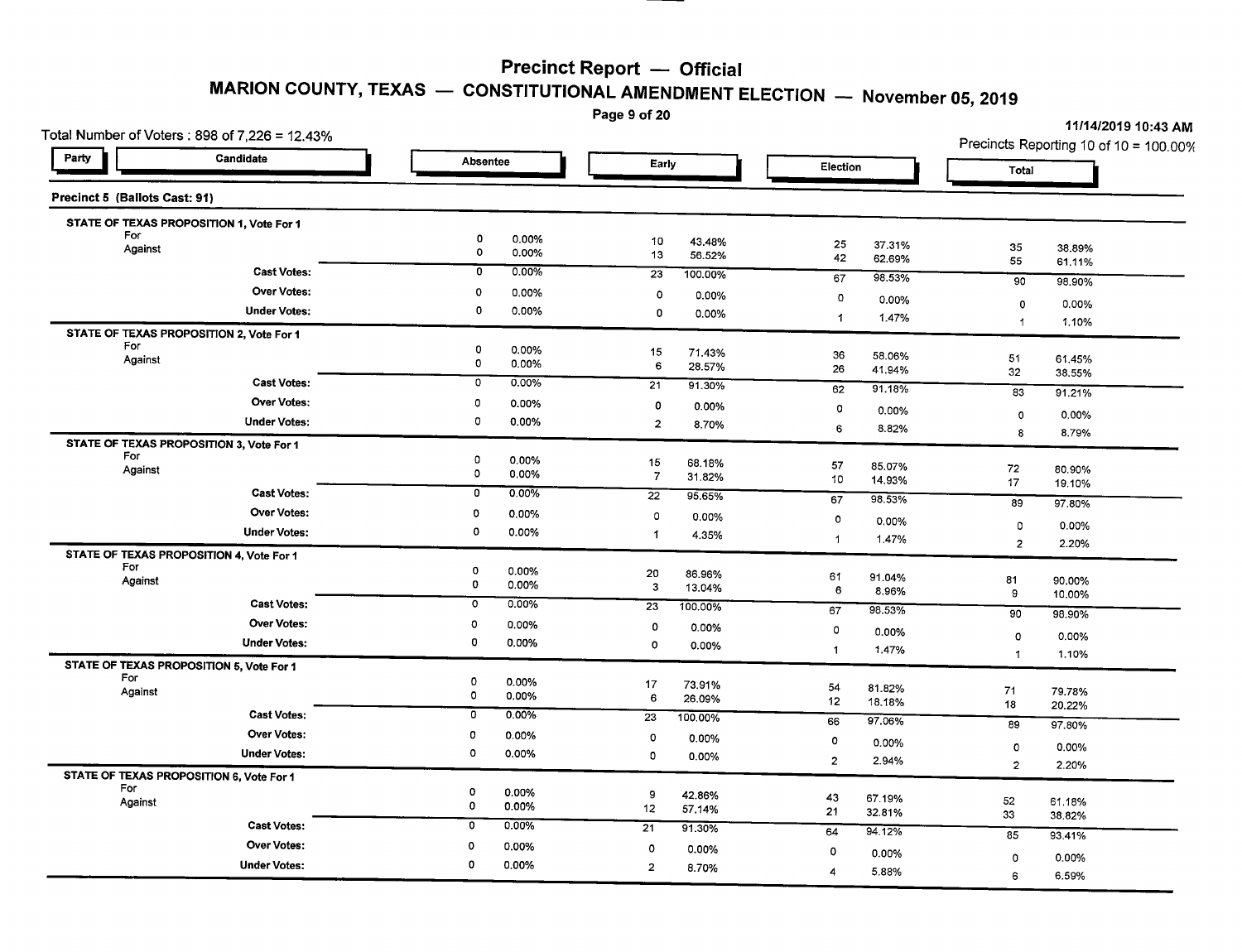Page 10 of 20

| Total Number of Voters: 898 of 7,226 = 12.43%   |                  |                |                 |        |                    |                  |             | $\cdots$<br>Precincts Reporting 10 of 10 = 100.00% |
|-------------------------------------------------|------------------|----------------|-----------------|--------|--------------------|------------------|-------------|----------------------------------------------------|
| Candidate<br>Party                              | <b>Absentee</b>  |                | Early           |        | Election           |                  | Total       |                                                    |
| Precinct 5 (Ballots Cast: 91)                   |                  |                |                 |        |                    |                  |             |                                                    |
| STATE OF TEXAS PROPOSITION 7, Vote For 1        |                  |                |                 |        |                    |                  |             |                                                    |
| For                                             | 0                | 0.00%          | 13              | 59.09% | 47                 | 71.21%           | 60          |                                                    |
| Against                                         | 0                | 0.00%          | 9               | 40.91% | 19                 | 28.79%           | 28          | 68.18%<br>31.82%                                   |
| <b>Cast Votes:</b>                              | 0                | 0.00%          | $\overline{22}$ | 95.65% | 66                 | 97.06%           | 88          | 96.70%                                             |
| <b>Over Votes:</b>                              | o                | 0.00%          | 0               | 0.00%  | $\Omega$           |                  |             |                                                    |
| <b>Under Votes:</b>                             | 0                | 0.00%          |                 | 4.35%  |                    | 0.00%            | 0           | 0.00%                                              |
|                                                 |                  |                |                 |        | $\overline{2}$     | 2.94%            | 3           | 3.30%                                              |
| STATE OF TEXAS PROPOSITION 8, Vote For 1<br>For |                  |                |                 |        |                    |                  |             |                                                    |
| Against                                         | 0<br>$\mathbf 0$ | 0.00%<br>0.00% | 11              | 52.38% | 42                 | 68.85%           | 53          | 64.63%                                             |
|                                                 |                  |                | 10              | 47.62% | 19                 | 31.15%           | 29          | 35.37%                                             |
| <b>Cast Votes:</b>                              | 0                | 0.00%          | 21              | 91.30% | 61                 | 89.71%           | 82          | 90.11%                                             |
| <b>Over Votes:</b>                              | o                | 0.00%          | 0               | 0.00%  | 0                  | 0.00%            |             |                                                    |
| <b>Under Votes:</b>                             | 0                | 0.00%          | $\overline{c}$  | 8.70%  | $\overline{7}$     | 10.29%           | 0           | 0.00%                                              |
| STATE OF TEXAS PROPOSITION 9, Vote For 1        |                  |                |                 |        |                    |                  | 9           | 9.89%                                              |
| For                                             | o                | 0.00%          | 12              | 57.14% |                    |                  |             |                                                    |
| Against                                         | 0                | 0.00%          | 9               | 42.86% | 31<br>30           | 50.82%<br>49.18% | 43          | 52.44%                                             |
| <b>Cast Votes:</b>                              | 0                | 0.00%          | 21              | 91.30% |                    |                  | 39          | 47.56%                                             |
| <b>Over Votes:</b>                              | o                | 0.00%          |                 |        | 61                 | 89.71%           | 82          | 90.11%                                             |
|                                                 |                  |                | 0               | 0.00%  | 0                  | 0.00%            | 0           | 0.00%                                              |
| <b>Under Votes:</b>                             | 0                | 0.00%          | $\overline{2}$  | 8.70%  | 7                  | 10.29%           | 9           | 9.89%                                              |
| STATE OF TEXAS PROPOSITION 10, Vote For 1       |                  |                |                 |        |                    |                  |             |                                                    |
| For<br>Against                                  | 0                | 0.00%          | 17              | 77.27% | 63                 | 94.03%           | 80          | 89,89%                                             |
|                                                 | 0                | 0.00%          | 5               | 22.73% | $\overline{\bf 4}$ | 5.97%            | 9           | 10.11%                                             |
| <b>Cast Votes:</b>                              | 0                | 0.00%          | $\overline{22}$ | 95.65% | 67                 | 98.53%           | 89          | 97.80%                                             |
| <b>Over Votes:</b>                              | o                | $0.00\%$       | o               | 0.00%  | 0                  |                  |             |                                                    |
| <b>Under Votes:</b>                             | 0                | 0.00%          | 1               | 4.35%  |                    | 0.00%            | $\mathbf 0$ | 0.00%                                              |
|                                                 |                  |                |                 |        | 1                  | 1.47%            | 2           | 2.20%                                              |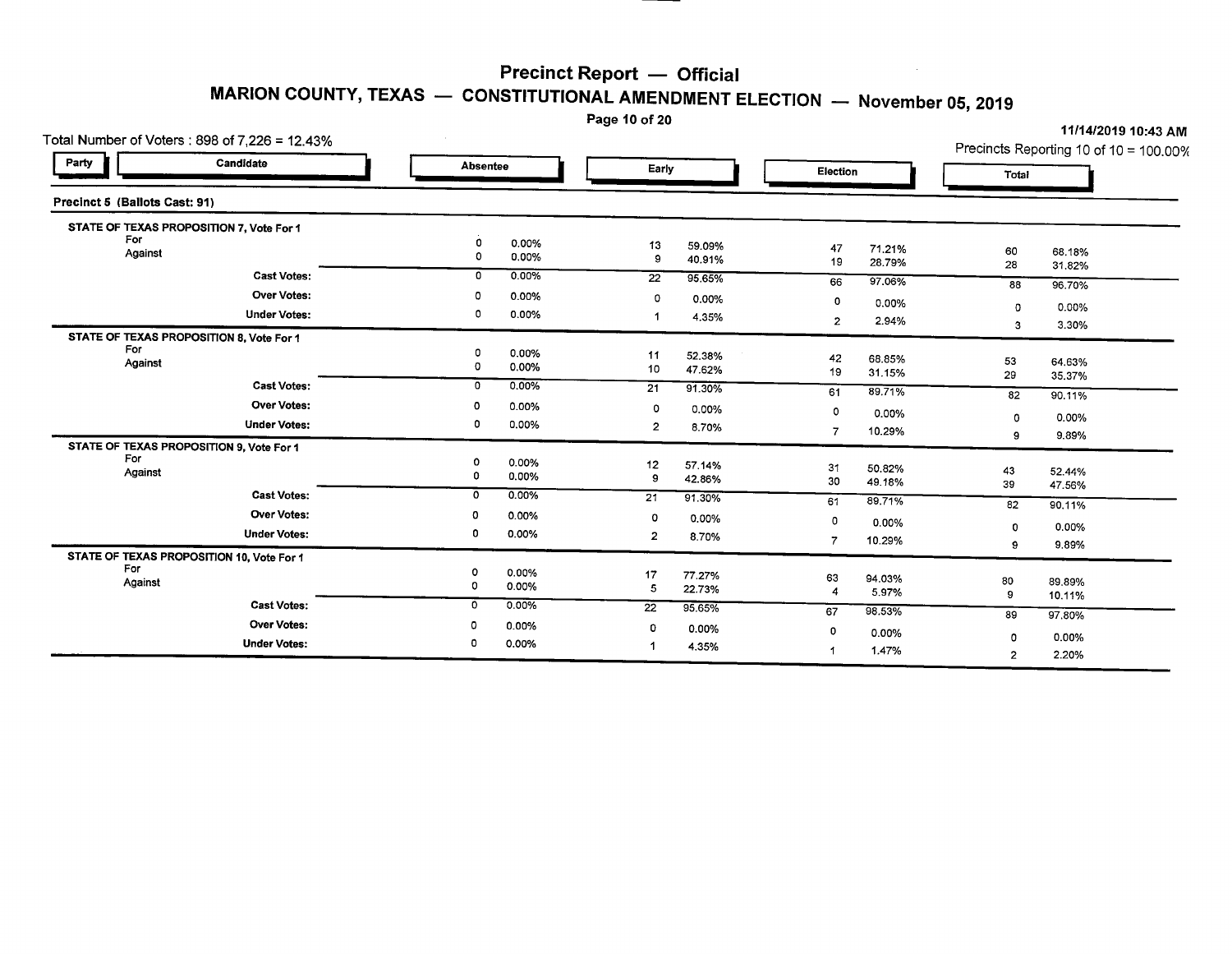# **MARION COUNTY, TEXAS - CONSTITUTIONAL AMENDMENT ELECTION - November 05,2019**

Page 11 of 20

| Total Number of Voters: 898 of 7,226 = 12.43%   |                                                   | Page 11 or 20                            |                              | 11/14/2019 10:43 AM<br>Precincts Reporting 10 of 10 = 100.00% |
|-------------------------------------------------|---------------------------------------------------|------------------------------------------|------------------------------|---------------------------------------------------------------|
| Party<br>Candidate                              | Absentee                                          | Early                                    | Election                     | Total                                                         |
| Precinct 6 (Ballots Cast: 88)                   |                                                   |                                          |                              |                                                               |
| STATE OF TEXAS PROPOSITION 1, Vote For 1        |                                                   |                                          |                              |                                                               |
| For<br>Against                                  | $\mathbf{1}$<br>50.00%<br>50.00%<br>-1            | 4<br>36.36%<br>$\overline{7}$            | 18<br>24.66%                 | 23<br>26.74%                                                  |
| <b>Cast Votes:</b>                              | 100.00%<br>$\overline{2}$                         | 63.64%<br>11<br>100.00%                  | 55<br>75.34%                 | 63<br>73.26%                                                  |
| <b>Over Votes:</b>                              | $\mathbf 0$<br>0.00%                              | o                                        | 73<br>97.33%                 | 86<br>97.73%                                                  |
| <b>Under Votes:</b>                             | 0<br>0.00%                                        | 0.00%<br>0<br>0.00%                      | 0<br>0.00%                   | 0.00%<br>0                                                    |
| STATE OF TEXAS PROPOSITION 2, Vote For 1        |                                                   |                                          | $\mathbf{z}$<br>2.67%        | 2.27%<br>$\overline{c}$                                       |
| For<br>Against                                  | $\overline{2}$<br>100.00%<br>$\mathbf 0$<br>0.00% | 9<br>81.82%<br>$\overline{2}$<br>18.18%  | 40<br>54.05%<br>34<br>45.95% | 51<br>58.62%<br>36<br>41.38%                                  |
| <b>Cast Votes:</b>                              | 100.00%<br>$\overline{2}$                         | 11<br>100.00%                            | 74<br>98.67%                 | 87<br>98.86%                                                  |
| <b>Over Votes:</b>                              | 0<br>0.00%                                        | 0<br>0.00%                               | $\mathbf 0$<br>0.00%         | $\circ$<br>0.00%                                              |
| <b>Under Votes:</b>                             | 0<br>0.00%                                        | 0<br>0.00%                               | 1.33%<br>$\mathbf{1}$        | $\overline{1}$<br>1.14%                                       |
| STATE OF TEXAS PROPOSITION 3, Vote For 1<br>For |                                                   |                                          |                              |                                                               |
| Against                                         | $\overline{2}$<br>100.00%<br>0<br>0.00%           | 11<br>100.00%                            | 59<br>79.73%                 | 72<br>82.76%                                                  |
| <b>Cast Votes:</b>                              | $\overline{2}$<br>100.00%                         | 0<br>0.00%                               | 15<br>20.27%                 | 15<br>17.24%                                                  |
| <b>Over Votes:</b>                              | 0<br>0.00%                                        | 11<br>100.00%                            | 74<br>98.67%                 | 87<br>98.86%                                                  |
| <b>Under Votes:</b>                             | 0<br>0.00%                                        | O<br>0.00%<br>$\mathbf 0$                | $\circ$<br>0.00%             | $\circ$<br>0.00%                                              |
| STATE OF TEXAS PROPOSITION 4, Vote For 1        |                                                   | 0.00%                                    | 1.33%<br>1                   | $\overline{1}$<br>1.14%                                       |
| For<br>Against                                  | 50.00%<br>$\mathbf{1}$<br>$\mathbf{1}$<br>50.00%  | 10<br>90.91%<br>$\mathbf{1}$<br>9.09%    | 59<br>80.82%<br>14<br>19.18% | 70<br>81.40%<br>16<br>18.60%                                  |
| <b>Cast Votes:</b>                              | 100.00%<br>$\overline{c}$                         | 11<br>100.00%                            | 97.33%<br>73                 | 86<br>97.73%                                                  |
| <b>Over Votes:</b>                              | o<br>0.00%                                        | 0<br>0.00%                               | 0<br>0.00%                   |                                                               |
| <b>Under Votes:</b>                             | 0<br>0.00%                                        | $\circ$<br>0.00%                         | $\overline{2}$<br>2.67%      | 0.00%<br>$\circ$<br>$\mathbf{2}$<br>2.27%                     |
| STATE OF TEXAS PROPOSITION 5, Vote For 1        |                                                   |                                          |                              |                                                               |
| For<br>Against                                  | 50.00%<br>1<br>$\blacktriangleleft$<br>50.00%     | 9<br>81.82%<br>$\overline{2}$            | 53<br>72.60%                 | 63<br>73.26%                                                  |
| <b>Cast Votes:</b>                              | 100.00%<br>$\overline{2}$                         | 18.18%<br>11<br>100.00%                  | 20<br>27.40%                 | 23<br>26.74%                                                  |
| Over Votes:                                     | 0<br>0.00%                                        |                                          | 73<br>97.33%                 | 86<br>97.73%                                                  |
| <b>Under Votes:</b>                             | 0<br>0.00%                                        | $\circ$<br>0.00%<br>$\mathbf 0$<br>0.00% | 0<br>0.00%                   | $\mathbf 0$<br>0.00%                                          |
| STATE OF TEXAS PROPOSITION 6, Vote For 1        |                                                   |                                          | $\overline{2}$<br>2.67%      | $\overline{2}$<br>2.27%                                       |
| For<br>Against                                  | $\overline{2}$<br>100.00%<br>0<br>0.00%           | 6<br>54.55%<br>${\bf 5}$<br>45.45%       | 36<br>48.65%<br>38<br>51.35% | 44<br>50.57%<br>43                                            |
| <b>Cast Votes:</b>                              | $\overline{2}$<br>100.00%                         | 11<br>100.00%                            | 74<br>98.67%                 | 49.43%                                                        |
| <b>Over Votes:</b>                              | 0<br>0.00%                                        | $\circ$<br>0.00%                         | $\mathsf{o}\,$<br>0.00%      | 87<br>98.86%                                                  |
| <b>Under Votes:</b>                             | 0<br>0.00%                                        | 0<br>0.00%                               | $\mathbf{1}$<br>1.33%        | $\mathbf 0$<br>0.00%                                          |
|                                                 |                                                   |                                          |                              | 1.14%<br>$\mathbf{1}$                                         |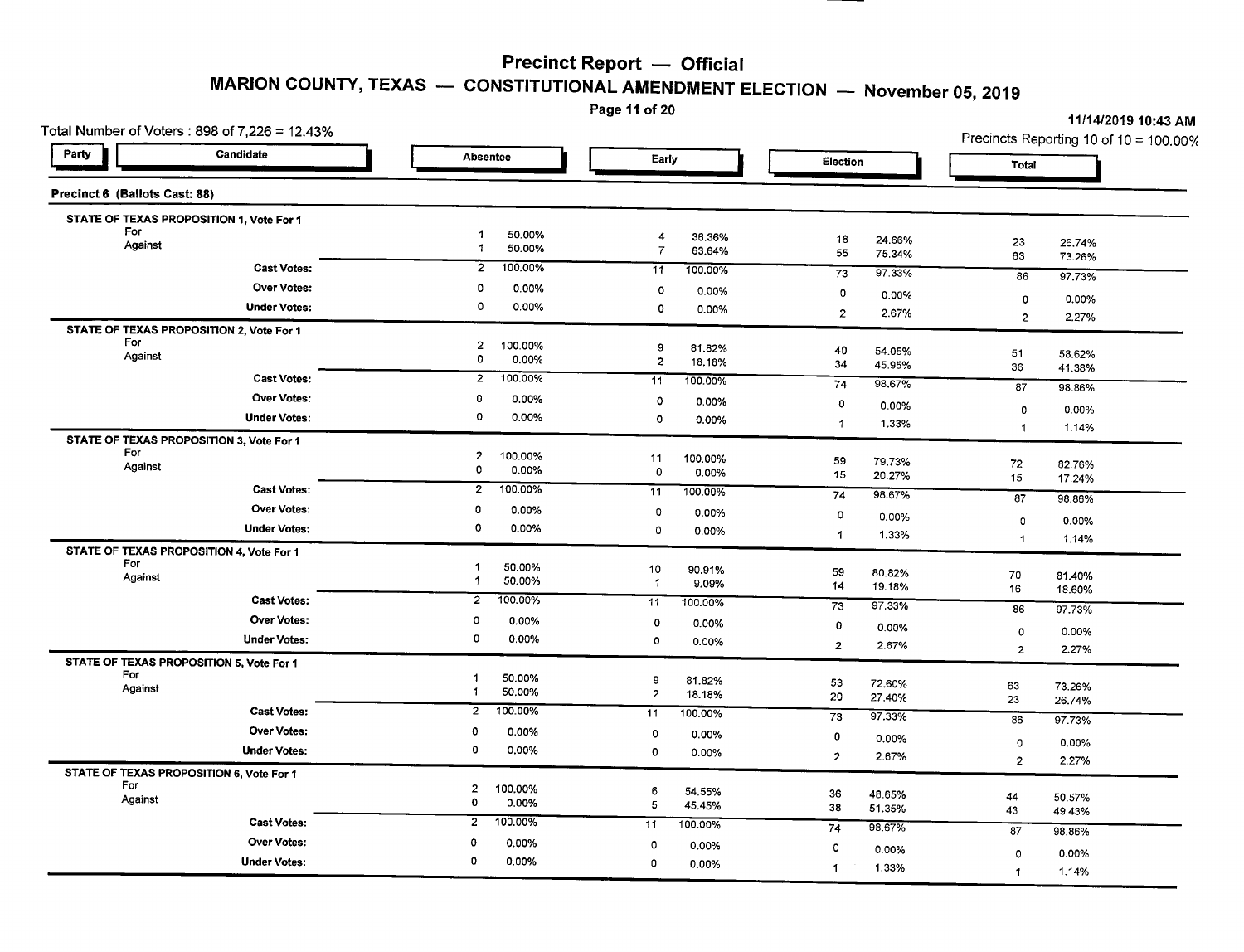Page 12 of 20

| Total Number of Voters: 898 of 7,226 = 12.43%    |                                         |                                         |                              | 11/14/2019 10:43 AM<br>Precincts Reporting 10 of 10 = 100.00% |
|--------------------------------------------------|-----------------------------------------|-----------------------------------------|------------------------------|---------------------------------------------------------------|
| Party<br>Candidate                               | <b>Absentee</b>                         | Early                                   | Election                     | Total                                                         |
| Precinct 6 (Ballots Cast: 88)                    |                                         |                                         |                              |                                                               |
| STATE OF TEXAS PROPOSITION 7, Vote For 1         |                                         |                                         |                              |                                                               |
| For<br>Against                                   | $\overline{2}$<br>100.00%<br>0<br>0.00% | 63.64%<br>36.36%<br>4                   | 47<br>63.51%<br>27<br>36.49% | 56<br>64.37%<br>31<br>35.63%                                  |
| <b>Cast Votes:</b>                               | $\overline{2}$<br>100.00%               | 11<br>100.00%                           | 98.67%<br>74                 | 87<br>98.86%                                                  |
| <b>Over Votes:</b>                               | 0.00%<br>0                              | 0<br>0.00%                              | 0<br>0.00%                   |                                                               |
| <b>Under Votes:</b>                              | 0<br>0.00%                              | 0<br>0.00%                              | 1.33%<br>$\mathbf{1}$        | 0.00%<br>0<br>1.14%                                           |
| STATE OF TEXAS PROPOSITION 8, Vote For 1         |                                         |                                         |                              |                                                               |
| For<br>Against                                   | $\overline{2}$<br>100.00%<br>0.00%<br>0 | 9<br>81.82%<br>$\overline{2}$<br>18.18% | 51<br>68.92%<br>23<br>31.08% | 62<br>71.26%<br>25<br>28.74%                                  |
| <b>Cast Votes:</b>                               | $\overline{2}$<br>100.00%               | 11<br>100.00%                           | 98.67%<br>74                 | 87<br>98.86%                                                  |
| <b>Over Votes:</b>                               | o<br>0.00%                              | Ω<br>0.00%                              | 0<br>0.00%                   |                                                               |
| <b>Under Votes:</b>                              | 0<br>0.00%                              | o<br>0.00%                              | 1.33%<br>1                   | 0.00%<br>$\circ$<br>1.14%<br>-1                               |
| STATE OF TEXAS PROPOSITION 9, Vote For 1         |                                         |                                         |                              |                                                               |
| For<br>Against                                   | 100.00%<br>$\circ$<br>0.00%             | 81.82%<br>9<br>$\overline{2}$<br>18.18% | 37<br>50.68%<br>36<br>49.32% | 47<br>55.29%<br>38<br>44.71%                                  |
| <b>Cast Votes:</b>                               | 50.00%<br>$\mathbf 1$                   | $\overline{11}$<br>100.00%              | 73<br>97.33%                 | 85<br>96.59%                                                  |
| Over Votes:                                      | 0.00%<br>0                              | 0<br>0.00%                              | $\circ$<br>0.00%             | $\mathbf 0$<br>0.00%                                          |
| <b>Under Votes:</b>                              | 50.00%                                  | 0<br>0.00%                              | $\overline{2}$<br>2.67%      | 3.41%<br>3                                                    |
| STATE OF TEXAS PROPOSITION 10, Vote For 1<br>For |                                         |                                         |                              |                                                               |
| Against                                          | 100.00%<br>0<br>0.00%                   | 10<br>90.91%<br>9.09%                   | 63<br>85.14%<br>11<br>14.86% | 74<br>86.05%<br>12<br>13.95%                                  |
| <b>Cast Votes:</b>                               | 50.00%<br>-1                            | 11<br>100.00%                           | 98.67%<br>74                 | 86<br>97.73%                                                  |
| <b>Over Votes:</b>                               | 0<br>0.00%                              | $\circ$<br>0.00%                        | 0<br>0.00%                   | 0.00%<br>$\Omega$                                             |
| <b>Under Votes:</b>                              | 50.00%                                  | 0<br>0.00%                              | 1.33%                        | 2.27%<br>$\overline{2}$                                       |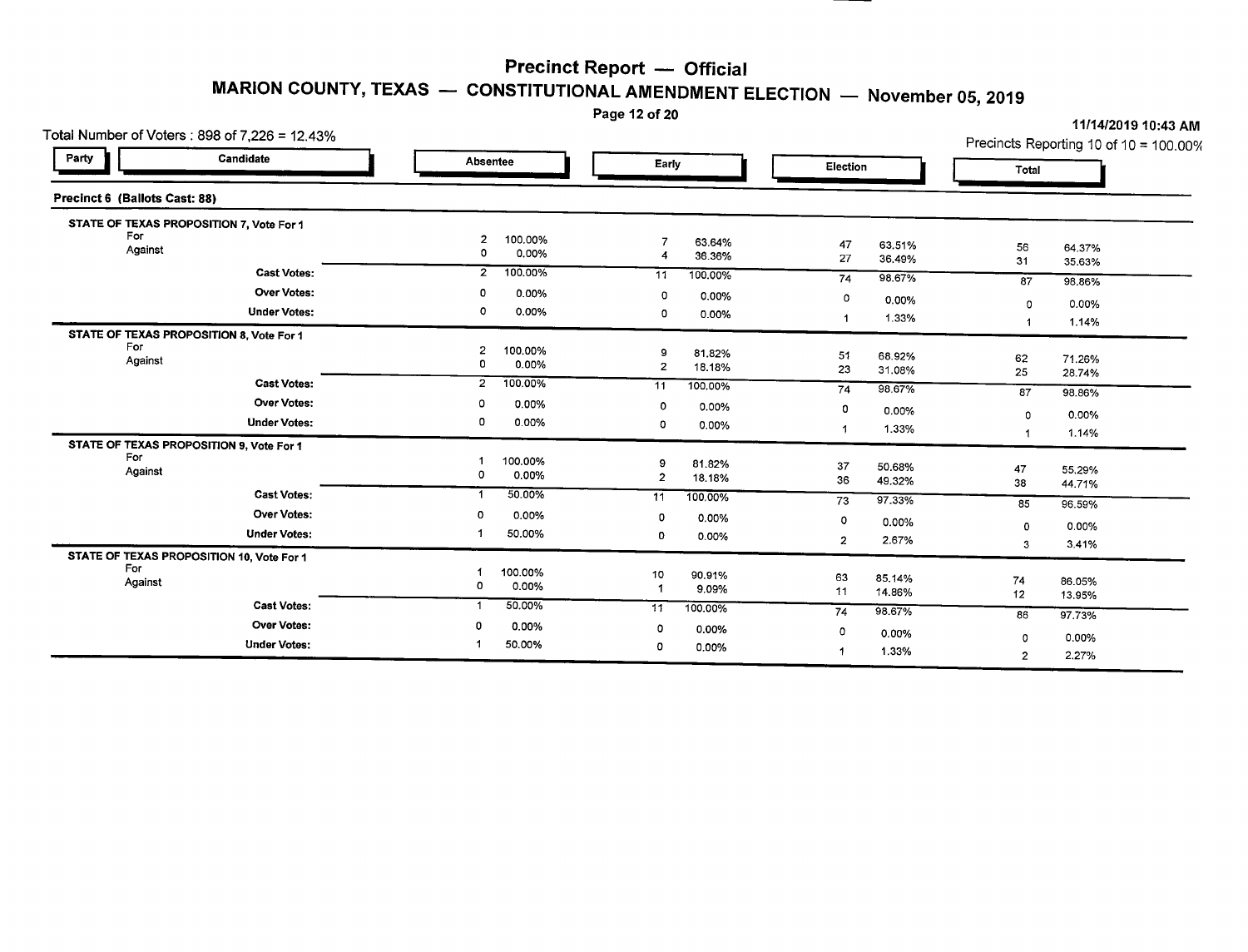Page 13 of 20

| Total Number of Voters: $898$ of $7,226 = 12.43\%$ |                                                    |                                          |                              | Precincts Reporting 10 of 10 = 100.00% |
|----------------------------------------------------|----------------------------------------------------|------------------------------------------|------------------------------|----------------------------------------|
| Party<br>Candidate                                 | <b>Absentee</b>                                    | Early                                    | Election                     | Total                                  |
| Precinct 7 (Ballots Cast: 67)                      |                                                    |                                          |                              |                                        |
| STATE OF TEXAS PROPOSITION 1, Vote For 1           |                                                    |                                          |                              |                                        |
| For<br>Against                                     | $\overline{1}$<br>50.00%<br>50.00%<br>$\mathbf{1}$ | 15<br>51.72%<br>14<br>48.28%             | 15<br>41.67%<br>21<br>58.33% | 31<br>46.27%<br>36<br>53.73%           |
| <b>Cast Votes:</b>                                 | 100.00%<br>$\overline{2}$                          | 29<br>100.00%                            | 100.00%<br>36                | 67<br>100.00%                          |
| Over Votes:                                        | $\circ$<br>0.00%                                   | 0<br>0.00%                               | 0<br>0.00%                   | 0.00%<br>0                             |
| <b>Under Votes:</b>                                | 0<br>0.00%                                         | 0<br>0.00%                               | 0.00%<br>$\circ$             | $\mathbf 0$<br>0.00%                   |
| STATE OF TEXAS PROPOSITION 2, Vote For 1           |                                                    |                                          |                              |                                        |
| For<br>Against                                     | 100.00%<br>$\blacktriangleleft$<br>$\mathbf 0$     | 19<br>65.52%                             | 21<br>60.00%                 | 41<br>63.08%                           |
|                                                    | 0.00%                                              | 10<br>34.48%                             | 14<br>40.00%                 | 24<br>36.92%                           |
| <b>Cast Votes:</b>                                 | 50.00%<br>$\mathbf{1}$                             | 29<br>100.00%                            | 97.22%<br>35                 | 65<br>97.01%                           |
| <b>Over Votes:</b>                                 | 0<br>0.00%                                         | 0<br>0.00%                               | $\circ$<br>0.00%             | 0<br>0.00%                             |
| <b>Under Votes:</b>                                | 50.00%                                             | 0<br>0.00%                               | 2.78%<br>$\overline{1}$      | $\overline{2}$<br>2.99%                |
| STATE OF TEXAS PROPOSITION 3, Vote For 1           |                                                    |                                          |                              |                                        |
| For<br>Against                                     | $\overline{a}$<br>100.00%<br>0<br>0.00%            | 27<br>93.10%<br>$\overline{2}$           | 33<br>94.29%                 | 62<br>93.94%                           |
| <b>Cast Votes:</b>                                 | $\overline{2}$<br>100.00%                          | 6.90%<br>29                              | $\overline{2}$<br>5.71%      | $\overline{4}$<br>6.06%                |
| <b>Over Votes:</b>                                 | 0                                                  | 100.00%                                  | 35<br>97.22%                 | 66<br>98.51%                           |
|                                                    | 0.00%<br>$\circ$                                   | $\mathbf 0$<br>0.00%                     | 0<br>$0.00\%$                | 0.00%<br>$\mathbf 0$                   |
| <b>Under Votes:</b>                                | 0.00%                                              | $\circ$<br>0.00%                         | 2.78%<br>$\mathbf{1}$        | 1.49%<br>$\mathbf{1}$                  |
| STATE OF TEXAS PROPOSITION 4, Vote For 1<br>For    |                                                    |                                          |                              |                                        |
| Against                                            | $\overline{c}$<br>100.00%<br>$\circ$<br>0.00%      | 23<br>79.31%<br>6<br>20.69%              | 30<br>83.33%                 | 55<br>82.09%                           |
| <b>Cast Votes:</b>                                 | $\overline{2}$<br>100.00%                          | 29<br>100.00%                            | 6<br>16.67%                  | 12<br>17.91%                           |
| <b>Over Votes:</b>                                 | 0                                                  |                                          | 100.00%<br>36                | 67<br>100.00%                          |
|                                                    | 0.00%<br>0<br>0.00%                                | $\circ$<br>0.00%                         | 0<br>0.00%                   | 0.00%<br>0                             |
| <b>Under Votes:</b>                                |                                                    | 0<br>0.00%                               | $\circ$<br>0.00%             | 0.00%<br>$\circ$                       |
| STATE OF TEXAS PROPOSITION 5, Vote For 1<br>For    |                                                    |                                          |                              |                                        |
| Against                                            | $\overline{2}$<br>100.00%<br>$\circ$<br>0.00%      | 22<br>75.86%<br>$\overline{7}$<br>24.14% | 31<br>91.18%<br>$\mathbf{3}$ | 55<br>84,62%                           |
| <b>Cast Votes:</b>                                 | 100.00%<br>$\overline{2}$                          | 29<br>100.00%                            | 8.82%<br>34<br>94.44%        | 10<br>15.38%                           |
| <b>Over Votes:</b>                                 | 0<br>0.00%                                         | $\mathbf 0$<br>0.00%                     |                              | 65<br>97.01%                           |
| <b>Under Votes:</b>                                | $\circ$<br>0.00%                                   | 0<br>0.00%                               | O<br>$0.00\%$                | 0.00%<br>$\circ$                       |
|                                                    |                                                    |                                          | $\overline{2}$<br>5.56%      | 2<br>2.99%                             |
| STATE OF TEXAS PROPOSITION 6, Vote For 1<br>For    | $\overline{c}$<br>100.00%                          | 20<br>68.97%                             |                              |                                        |
| Against                                            | $\mathbf 0$<br>0.00%                               | 9<br>31.03%                              | 25<br>73.53%<br>9<br>26.47%  | 47<br>72.31%<br>18                     |
| <b>Cast Votes:</b>                                 | 100.00%<br>$\overline{2}$                          | 29<br>100.00%                            | 94.44%<br>34                 | 27.69%                                 |
| Over Votes:                                        | 0<br>0.00%                                         | 0<br>0.00%                               |                              | 65<br>97.01%                           |
| <b>Under Votes:</b>                                | 0<br>0.00%                                         | $\Omega$<br>0.00%                        | 0<br>0.00%                   | 0.00%<br>0                             |
|                                                    |                                                    |                                          | $\overline{2}$<br>5.56%      | $\overline{2}$<br>2.99%                |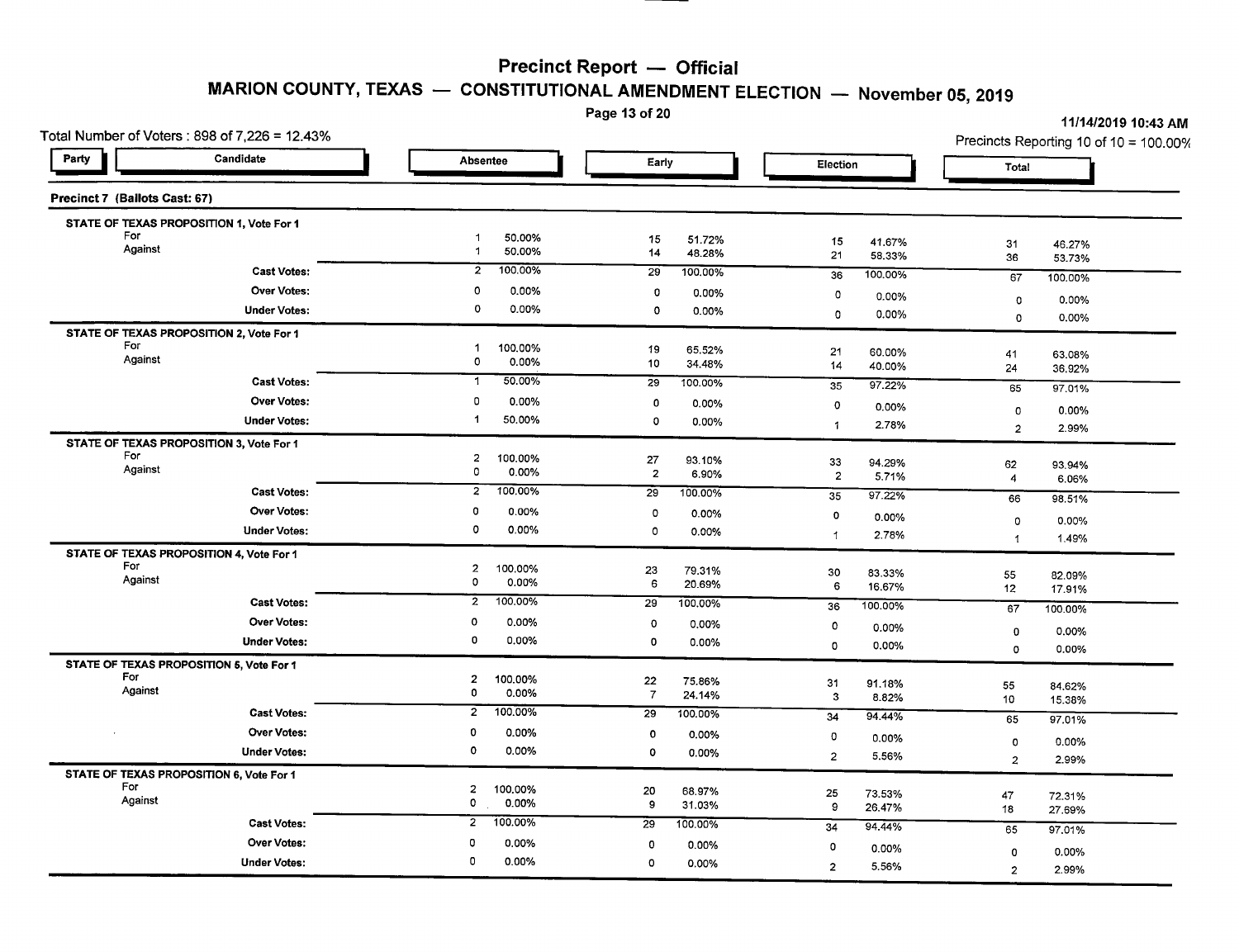**MARION COUNTY, TEXAS** - **CONSTITUTIONAL AMENDMENT ELECTION** - **November 05,2019**

Page 14 of 20

|                               | Total Number of Voters: 898 of 7,226 = 12.43% |                   |         |                 |                  |                      |                 |                | Precincts Reporting 10 of 10 = 100.00% |
|-------------------------------|-----------------------------------------------|-------------------|---------|-----------------|------------------|----------------------|-----------------|----------------|----------------------------------------|
| Party                         | Candidate                                     | Absentee          |         | Early           |                  | Election             |                 | Total          |                                        |
| Precinct 7 (Ballots Cast: 67) |                                               |                   |         |                 |                  |                      |                 |                |                                        |
|                               | STATE OF TEXAS PROPOSITION 7, Vote For 1      |                   |         |                 |                  |                      |                 |                |                                        |
| For                           |                                               |                   | 100.00% | 22              | 75.86%           | 28                   | 84.85%          |                |                                        |
| Against                       |                                               | 0                 | 0.00%   | $\overline{7}$  | 24.14%           | 5                    | 15.15%          | 51<br>12       | 80.95%<br>19.05%                       |
|                               | <b>Cast Votes:</b>                            | -1                | 50.00%  | 29              | 100.00%          | 33                   | 91.67%          | 63             | 94.03%                                 |
|                               | <b>Over Votes:</b>                            | 0                 | 0.00%   | 0               | 0.00%            | 0                    |                 |                |                                        |
|                               | <b>Under Votes:</b>                           |                   | 50.00%  | 0               | 0.00%            |                      | 0.00%           | $\Omega$       | 0.00%                                  |
|                               |                                               |                   |         |                 |                  | 3                    | 8.33%           | 4              | 5.97%                                  |
| For                           | STATE OF TEXAS PROPOSITION 8, Vote For 1      |                   |         |                 |                  |                      |                 |                |                                        |
| Against                       |                                               | $\mathbf{z}$<br>0 | 100.00% | 22              | 75.86%           | 29                   | 85.29%          | 53             | 81.54%                                 |
|                               |                                               |                   | 0.00%   | $\overline{7}$  | 24.14%           | 5                    | 14.71%          | 12             | 18.46%                                 |
|                               | <b>Cast Votes:</b>                            | $\overline{2}$    | 100.00% | $\overline{29}$ | 100.00%          | 34                   | 94.44%          | 65             | 97.01%                                 |
|                               | <b>Over Votes:</b>                            | 0                 | 0.00%   | 0               | 0.00%            | 0                    | 0.00%           |                |                                        |
|                               | <b>Under Votes:</b>                           | 0                 | 0.00%   | 0               | 0.00%            | $\overline{2}$       | 5.56%           | 0              | 0.00%                                  |
|                               | STATE OF TEXAS PROPOSITION 9, Vote For 1      |                   |         |                 |                  |                      |                 | $\overline{2}$ | 2.99%                                  |
| For                           |                                               | Ω                 | 0.00%   |                 |                  |                      |                 |                |                                        |
| Against                       |                                               | 2                 | 100.00% | 13<br>16        | 44.83%<br>55.17% | 16                   | 47.06%          | 29             | 44.62%                                 |
|                               | <b>Cast Votes:</b>                            | $\overline{2}$    |         |                 |                  | 18                   | 52.94%          | 36             | 55.38%                                 |
|                               |                                               |                   | 100,00% | 29              | 100.00%          | 34                   | 94.44%          | 65             | 97.01%                                 |
|                               | <b>Over Votes:</b>                            | 0                 | 0.00%   | 0               | 0.00%            | 0                    | 0.00%           | $\mathbf 0$    | 0.00%                                  |
|                               | <b>Under Votes:</b>                           | 0                 | 0.00%   | 0               | 0.00%            | $\overline{2}$       | 5.56%           |                | 2.99%                                  |
|                               | STATE OF TEXAS PROPOSITION 10, Vote For 1     |                   |         |                 |                  |                      |                 | $\overline{2}$ |                                        |
| For                           |                                               |                   | 50.00%  | 27              | 93.10%           |                      |                 |                |                                        |
| Against                       |                                               |                   | 50.00%  | $\overline{2}$  | 6.90%            | 33<br>$\overline{2}$ | 94.29%<br>5.71% | 61             | 92.42%                                 |
|                               | <b>Cast Votes:</b>                            | 2                 | 100.00% | 29              | 100.00%          |                      |                 | 5              | 7.58%                                  |
|                               | <b>Over Votes:</b>                            | 0                 |         |                 |                  | 35                   | 97.22%          | 66             | 98.51%                                 |
|                               |                                               |                   | 0.00%   | 0               | 0.00%            | 0                    | 0.00%           | 0              | 0.00%                                  |
|                               | <b>Under Votes:</b>                           | 0                 | 0.00%   | O               | 0.00%            |                      | 2.78%           |                | 1.49%                                  |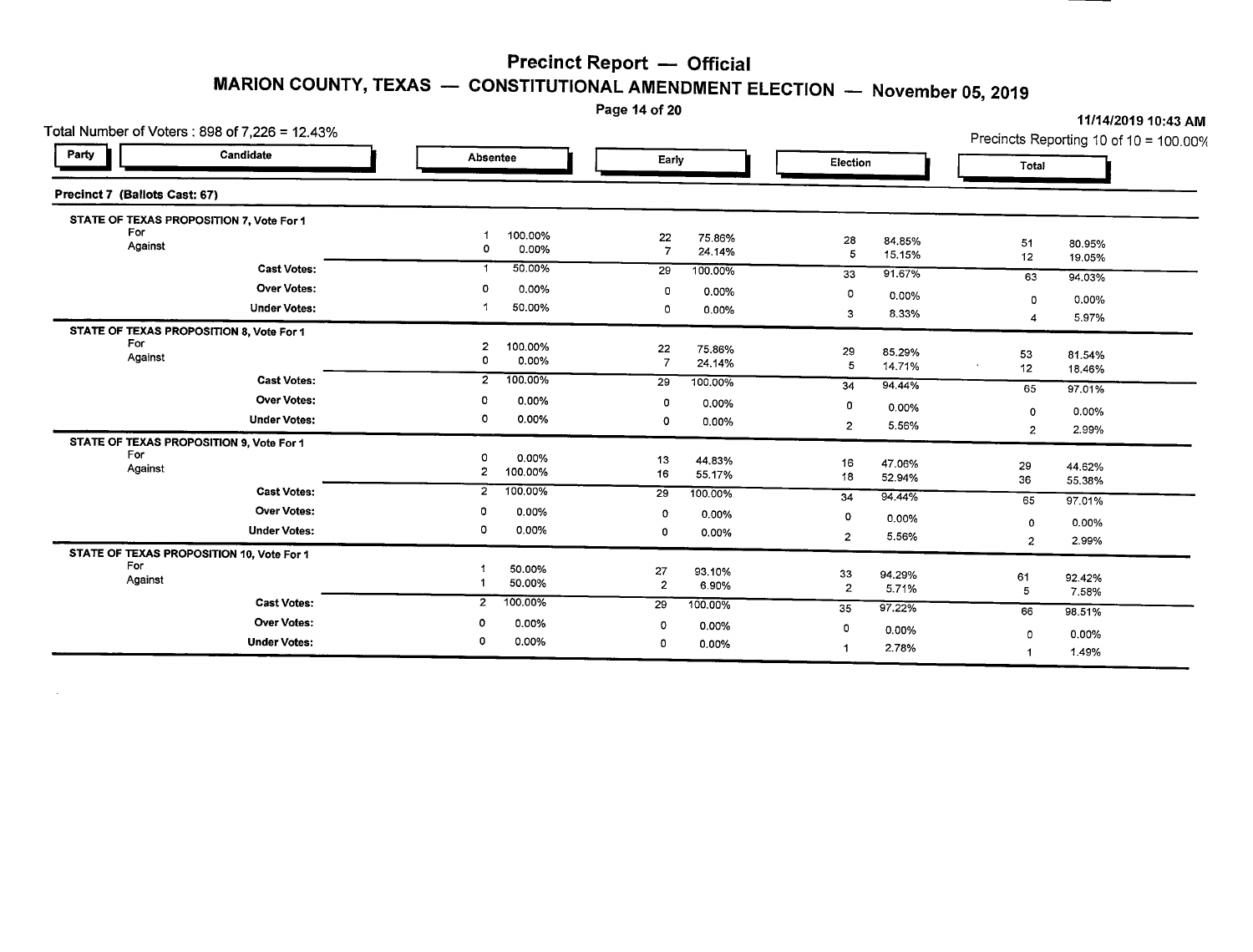Page 15 of 20

| Total Number of Voters: 898 of $7,226 = 12.43\%$ |                                         |                              |                              | Precincts Reporting 10 of 10 = 100.00% |
|--------------------------------------------------|-----------------------------------------|------------------------------|------------------------------|----------------------------------------|
| Party<br>Candidate                               | Absentee                                | Early                        | Election                     | Total                                  |
| Precinct 8 (Ballots Cast: 154)                   |                                         |                              |                              |                                        |
| STATE OF TEXAS PROPOSITION 1, Vote For 1         |                                         |                              |                              |                                        |
| For<br>Against                                   | 0<br>0.00%<br>$\overline{a}$<br>100.00% | 21<br>42.00%<br>29<br>58.00% | 37<br>37.37%<br>62<br>62.63% | 58<br>38.41%<br>93<br>61.59%           |
| <b>Cast Votes:</b>                               | $\overline{2}$                          | 50                           | 98.02%                       | 151                                    |
|                                                  | 100.00%                                 | 98.04%                       | 99                           | 98.05%                                 |
| <b>Over Votes:</b>                               | $\circ$                                 | 0                            | $\circ$                      | 0.00%                                  |
|                                                  | 0.00%                                   | 0.00%                        | 0.00%                        | 0                                      |
| <b>Under Votes:</b>                              | $\circ$                                 | $\blacktriangleleft$         | $\overline{2}$               | $\overline{3}$                         |
|                                                  | 0.00%                                   | 1.96%                        | 1.98%                        | 1.95%                                  |
| STATE OF TEXAS PROPOSITION 2, Vote For 1         |                                         |                              |                              |                                        |
| For                                              | $\overline{2}$                          | 27                           | 64                           | 93                                     |
| Against                                          | 100.00%                                 | 54.00%                       | 66.67%                       | 62.84%                                 |
|                                                  | $\mathbf 0$                             | 23                           | 32                           | 55                                     |
|                                                  | 0.00%                                   | 46.00%                       | 33.33%                       | 37.16%                                 |
| <b>Cast Votes:</b>                               | $\overline{2}$                          | 50                           | 95.05%                       | 148                                    |
|                                                  | 100.00%                                 | 98.04%                       | 96                           | 96.10%                                 |
| <b>Over Votes:</b>                               | 0                                       | 0                            | $\mathbf 0$                  | 0.00%                                  |
|                                                  | 0.00%                                   | 0.00%                        | 0.00%                        | 0                                      |
| <b>Under Votes:</b>                              | 0                                       | 1.96%                        | 5                            | 6                                      |
|                                                  | 0.00%                                   | -1                           | 4.95%                        | 3.90%                                  |
| STATE OF TEXAS PROPOSITION 3, Vote For 1         |                                         |                              |                              |                                        |
| For                                              | $\mathbf{z}$                            | 42                           | 80                           | 124                                    |
| Against                                          | 100.00%                                 | 84.00%                       | 83.33%                       | 83.78%                                 |
|                                                  | 0                                       | 8                            | 16                           | 24                                     |
|                                                  | 0.00%                                   | 16.00%                       | 16.67%                       | 16.22%                                 |
| <b>Cast Votes:</b>                               | $\overline{a}$                          | 50                           | 96                           | 148                                    |
|                                                  | 100.00%                                 | 98.04%                       | 95.05%                       | 96.10%                                 |
| Over Votes:                                      | $\circ$                                 | $\circ$                      | o                            | 0.00%                                  |
|                                                  | 0.00%                                   | 0.00%                        | 0.00%                        | 0                                      |
| <b>Under Votes:</b>                              | 0                                       | $\mathbf{1}$                 | 5                            | 6                                      |
|                                                  | 0.00%                                   | 1.96%                        | 4.95%                        | 3.90%                                  |
| STATE OF TEXAS PROPOSITION 4, Vote For 1         |                                         |                              |                              |                                        |
| For                                              | $\mathbf 0$                             | 36                           | 88                           | 124                                    |
| Against                                          | 0.00%                                   | 70.59%                       | 87.13%                       | 80.52%                                 |
|                                                  | $\overline{2}$                          | 15                           | 13                           | 30                                     |
|                                                  | 100.00%                                 | 29.41%                       | 12.87%                       | 19.48%                                 |
| <b>Cast Votes:</b>                               | 100.00%                                 | 51                           | 100.00%                      | 154                                    |
|                                                  | $\overline{2}$                          | 100.00%                      | 101                          | 100.00%                                |
| Over Votes:                                      | 0                                       | $\mathbf 0$                  | 0                            | 0.00%                                  |
|                                                  | 0.00%                                   | 0.00%                        | 0.00%                        | 0                                      |
| <b>Under Votes:</b>                              | 0                                       | 0                            | $\mathbf 0$                  | 0.00%                                  |
|                                                  | 0.00%                                   | 0.00%                        | 0.00%                        | $\circ$                                |
| STATE OF TEXAS PROPOSITION 5, Vote For 1         |                                         |                              |                              |                                        |
| For                                              | 1                                       | 35                           | 81                           | 117                                    |
| Against                                          | 50.00%                                  | 70.00%                       | 82.65%                       | 78.00%                                 |
|                                                  | 50.00%                                  | 15                           | 17                           | 33                                     |
|                                                  | $\mathbf{1}$                            | 30.00%                       | 17.35%                       | 22.00%                                 |
| <b>Cast Votes:</b>                               | $\overline{2}$                          | 50                           | 97.03%                       | 150                                    |
|                                                  | 100.00%                                 | 98.04%                       | 98                           | 97.40%                                 |
| Over Votes:                                      | 0                                       | $\circ$                      | 0                            | $\circ$                                |
|                                                  | 0.00%                                   | 0.00%                        | 0.00%                        | 0.00%                                  |
| <b>Under Votes:</b>                              | $\circ$                                 | 1                            | 3                            | 2.60%                                  |
|                                                  | 0.00%                                   | 1.96%                        | 2.97%                        | $\overline{4}$                         |
| STATE OF TEXAS PROPOSITION 6, Vote For 1         |                                         |                              |                              |                                        |
| For                                              | $\mathbf{2}$                            | 28                           | 58                           | 88                                     |
| Against                                          | 100.00%                                 | 56.00%                       | 60.42%                       | 59.46%                                 |
|                                                  | 0                                       | 22                           | 38                           | 60                                     |
|                                                  | 0.00%                                   | 44.00%                       | 39.58%                       | 40.54%                                 |
| <b>Cast Votes:</b>                               | $2^{-}$                                 | 50                           | 95.05%                       | 148                                    |
|                                                  | 100.00%                                 | 98.04%                       | 96                           | 96.10%                                 |
| <b>Over Votes:</b>                               | $\mathbf 0$                             | 0                            | 0                            | 0                                      |
|                                                  | 0.00%                                   | 0.00%                        | 0.00%                        | 0.00%                                  |
| <b>Under Votes:</b>                              | 0                                       | $\blacktriangleleft$         | 5                            | 6                                      |
|                                                  | 0.00%                                   | 1.96%                        | 4.95%                        | 3.90%                                  |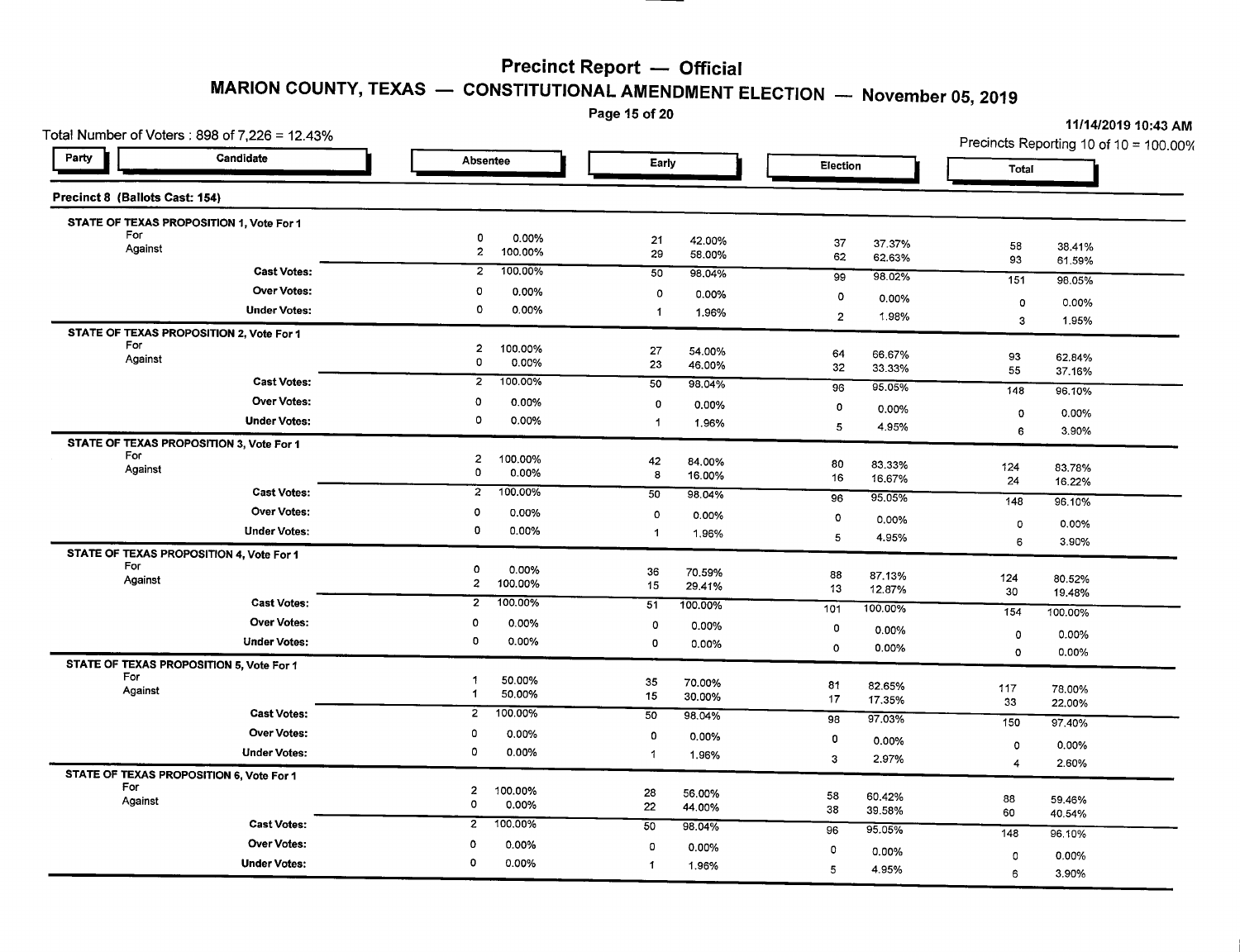#### Page 16 of 20

| Total Number of Voters: 898 of 7,226 = 12.43% |                                                     |                                                                                                           |                  |                                                         |                                                                             | Precincts Reporting 10 of 10 = 100.00%          |
|-----------------------------------------------|-----------------------------------------------------|-----------------------------------------------------------------------------------------------------------|------------------|---------------------------------------------------------|-----------------------------------------------------------------------------|-------------------------------------------------|
| Candidate                                     | Absentee                                            | Early                                                                                                     |                  | Election                                                | Total                                                                       |                                                 |
| Precinct 8 (Ballots Cast: 154)                |                                                     |                                                                                                           |                  |                                                         |                                                                             |                                                 |
| STATE OF TEXAS PROPOSITION 7, Vote For 1      |                                                     |                                                                                                           |                  |                                                         |                                                                             |                                                 |
| Against                                       | 100.00%<br>$\overline{c}$<br>0<br>0.00%             | 34<br>15                                                                                                  | 69.39%<br>30.61% | 61<br>64.21%<br>34<br>35.79%                            | 97<br>49                                                                    | 66.44%<br>33.56%                                |
| <b>Cast Votes:</b>                            | 100.00%<br>$\overline{2}$                           | 49                                                                                                        | 96.08%           | 94.06%<br>95                                            | 146                                                                         | 94.81%                                          |
| <b>Over Votes:</b>                            | 0.00%<br>0                                          | 0                                                                                                         | 0.00%            | $\circ$<br>0.00%                                        |                                                                             | 0.00%                                           |
| <b>Under Votes:</b>                           | 0<br>0.00%                                          | $\overline{2}$                                                                                            | 3.92%            | 5,94%<br>6                                              | 8                                                                           | 5.19%                                           |
| STATE OF TEXAS PROPOSITION 8, Vote For 1      |                                                     |                                                                                                           |                  |                                                         |                                                                             |                                                 |
| Against                                       |                                                     | 33                                                                                                        | 66.00%           | 71<br>73.96%                                            | 106                                                                         | 71.62%                                          |
|                                               |                                                     |                                                                                                           |                  |                                                         | 42                                                                          | 28.38%                                          |
|                                               |                                                     |                                                                                                           |                  | 96                                                      | 148                                                                         | 96.10%                                          |
|                                               |                                                     | $\circ$                                                                                                   | 0.00%            | 0<br>0.00%                                              |                                                                             | 0.00%                                           |
| <b>Under Votes:</b>                           | 0                                                   |                                                                                                           | 1.96%            | 5<br>4.95%                                              | 6                                                                           | 3.90%                                           |
| STATE OF TEXAS PROPOSITION 9, Vote For 1      |                                                     |                                                                                                           |                  |                                                         |                                                                             |                                                 |
|                                               | 0.00%<br>0                                          | 23                                                                                                        | 46.00%           | 53<br>57.61%                                            |                                                                             | 52.78%                                          |
|                                               |                                                     |                                                                                                           |                  | 39<br>42.39%                                            | 68                                                                          | 47.22%                                          |
| <b>Cast Votes:</b>                            | $\overline{2}$                                      | 50                                                                                                        | 98.04%           | 91.09%<br>92                                            | 144                                                                         | 93.51%                                          |
| <b>Over Votes:</b>                            | 0.00%<br>ο                                          | 0                                                                                                         | 0.00%            | $\circ$                                                 |                                                                             | 0.00%                                           |
| <b>Under Votes:</b>                           | 0.00%<br>0                                          |                                                                                                           | 1.96%            | 8.91%<br>9                                              |                                                                             | 6.49%                                           |
| STATE OF TEXAS PROPOSITION 10, Vote For 1     |                                                     |                                                                                                           |                  |                                                         |                                                                             |                                                 |
|                                               | 50.00%                                              | 44                                                                                                        |                  |                                                         |                                                                             | 90.60%                                          |
| Against                                       | 50.00%                                              | 6                                                                                                         |                  | $\overline{7}$<br>7.22%                                 | 14                                                                          | 9.40%                                           |
| <b>Cast Votes:</b>                            | 100.00%<br>$\overline{2}$                           | 50                                                                                                        | 98.04%           | 96.04%<br>97                                            |                                                                             | 96.75%                                          |
| <b>Over Votes:</b>                            | 0.00%<br>0                                          | 0                                                                                                         | 0.00%            |                                                         |                                                                             |                                                 |
| <b>Under Votes:</b>                           | 0.00%<br>$\circ$                                    |                                                                                                           |                  |                                                         |                                                                             | 0.00%<br>3.25%                                  |
|                                               | <b>Cast Votes:</b><br><b>Over Votes:</b><br>Against | 100.00%<br>2<br>0.00%<br>o<br>100.00%<br>$\overline{2}$<br>0<br>0.00%<br>0.00%<br>2<br>100.00%<br>100.00% | 17<br>50<br>27   | 34.00%<br>98.04%<br>54.00%<br>88.00%<br>12.00%<br>1.96% | 25<br>26.04%<br>95.05%<br>0.00%<br>90<br>92.78%<br>0<br>0.00%<br>3.96%<br>4 | 0<br>0<br>76<br>0<br>10<br>135<br>149<br>0<br>5 |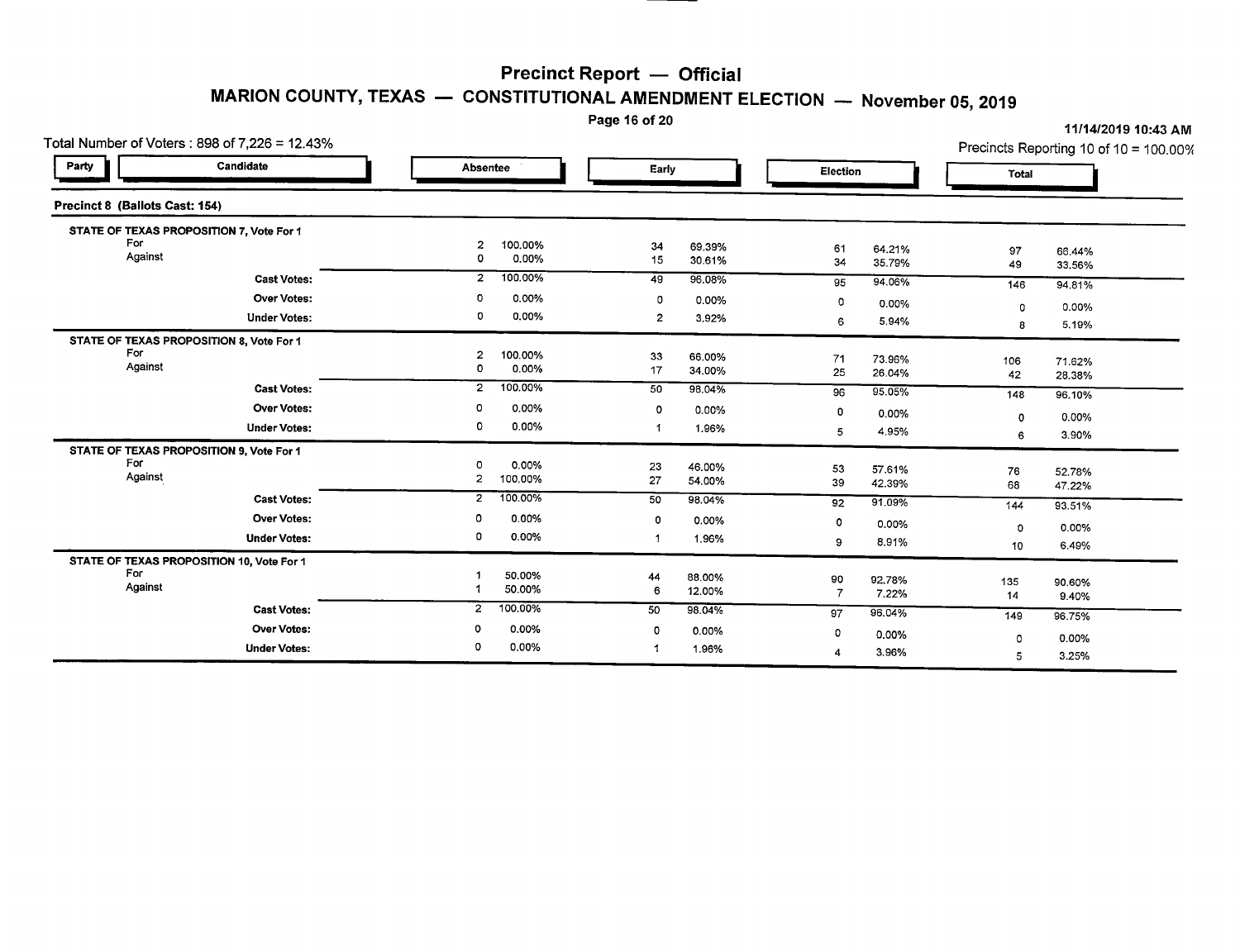**MARION COUNTY, TEXAS - CONSTITUTIONAL AMENDMENT ELECTION - November** 05, **2019**

Page 17 of 20

| Total Number of Voters: 898 of 7,226 = 12.43%   |                                    |                                                      |                              | Precincts Reporting 10 of 10 = 100.00% |  |
|-------------------------------------------------|------------------------------------|------------------------------------------------------|------------------------------|----------------------------------------|--|
| Candidate<br>Party                              | Absentee                           | Early                                                | Election                     | Total                                  |  |
| Precinct 9 (Ballots Cast: 66)                   |                                    |                                                      |                              |                                        |  |
| STATE OF TEXAS PROPOSITION 1, Vote For 1        |                                    |                                                      |                              |                                        |  |
| For<br>Against                                  | 0<br>0.00%<br>0<br>0.00%           | $\overline{a}$<br>16.67%<br>10<br>83.33%             | 13<br>24.53%<br>40<br>75.47% | 15<br>23.08%<br>50<br>76.92%           |  |
| <b>Cast Votes:</b>                              | 0<br>0.00%                         | 12<br>100.00%                                        | 98.15%<br>53                 | 65<br>98.48%                           |  |
| Over Votes:                                     | 0<br>0.00%                         | 0<br>0.00%                                           | 0<br>0.00%                   | 0.00%<br>0                             |  |
| <b>Under Votes:</b>                             | 0<br>0.00%                         | $\mathbf 0$<br>0.00%                                 | $\mathbf{1}$<br>1.85%        | 1.52%<br>$\ddot{\phantom{1}}$          |  |
| STATE OF TEXAS PROPOSITION 2, Vote For 1        |                                    |                                                      |                              |                                        |  |
| For<br>Against                                  | 0<br>0.00%<br>$\circ$<br>0.00%     | 7<br>63.64%                                          | 38<br>70.37%                 | 45<br>69.23%                           |  |
|                                                 | 0.00%<br>0                         | 4<br>36.36%                                          | 16<br>29.63%                 | 20<br>30.77%                           |  |
| <b>Cast Votes:</b>                              |                                    | 11<br>91.67%                                         | 100.00%<br>54                | 65<br>98.48%                           |  |
| <b>Over Votes:</b>                              | 0<br>0.00%<br>0<br>0.00%           | $\circ$<br>0.00%                                     | $\circ$<br>0.00%             | $\mathbf 0$<br>0.00%                   |  |
| <b>Under Votes:</b>                             |                                    | 8.33%<br>-1                                          | $\mathbf 0$<br>0.00%         | 1.52%<br>$\overline{1}$                |  |
| STATE OF TEXAS PROPOSITION 3, Vote For 1<br>For | 0<br>0.00%                         |                                                      |                              |                                        |  |
| Against                                         | 0<br>0.00%                         | 12<br>100.00%<br>$\mathbf 0$<br>0.00%                | 45<br>83.33%<br>9<br>16.67%  | 57<br>86.36%<br>9<br>13.64%            |  |
| <b>Cast Votes:</b>                              | $0.00\%$<br>0                      | $\overline{12}$<br>100.00%                           | 100.00%<br>54                |                                        |  |
| <b>Over Votes:</b>                              | o<br>0.00%                         | $\circ$<br>0.00%                                     | o                            | 66<br>100.00%                          |  |
| <b>Under Votes:</b>                             | 0<br>0.00%                         | $\mathbf 0$<br>0.00%                                 | 0.00%<br>$\circ$<br>0.00%    | 0.00%<br>$\mathbf 0$                   |  |
| STATE OF TEXAS PROPOSITION 4, Vote For 1        |                                    |                                                      |                              | 0.00%<br>0                             |  |
| For                                             | 0<br>0.00%                         | 6<br>50.00%                                          | 40<br>74.07%                 | 46<br>69.70%                           |  |
| Against                                         | $\mathbf 0$<br>0.00%               | 6<br>50.00%                                          | 14<br>25.93%                 | 20<br>30.30%                           |  |
| <b>Cast Votes:</b>                              | $\overline{\mathfrak{o}}$<br>0.00% | 12<br>100.00%                                        | 100.00%<br>54                | 66<br>100.00%                          |  |
| <b>Over Votes:</b>                              | $\mathbf 0$<br>0.00%               | $\mathbf 0$<br>0.00%                                 | 0<br>0.00%                   | 0.00%<br>$\circ$                       |  |
| <b>Under Votes:</b>                             | $\circ$<br>0.00%                   | 0<br>0.00%                                           | $\mathbf 0$<br>0.00%         | 0.00%<br>$\circ$                       |  |
| STATE OF TEXAS PROPOSITION 5, Vote For 1        |                                    |                                                      |                              |                                        |  |
| For<br>Against                                  | 0<br>0.00%                         | 11<br>91.67%                                         | 45<br>83.33%                 | 56<br>84.85%                           |  |
|                                                 | $\mathbf 0$<br>0.00%               | $\overline{1}$<br>8.33%                              | $\mathbf 9$<br>16.67%        | 10<br>15.15%                           |  |
| <b>Cast Votes:</b>                              | $\mathbf 0$<br>0.00%               | 12<br>100.00%                                        | 54<br>100.00%                | 66<br>100.00%                          |  |
| Over Votes:                                     | 0<br>$0.00\%$                      | $\mathbf 0$<br>0.00%                                 | 0<br>0.00%                   | 0.00%<br>$\circ$                       |  |
| <b>Under Votes:</b>                             | 0<br>0.00%                         | $\circ$<br>0.00%                                     | $\circ$<br>0.00%             | 0.00%<br>$\Omega$                      |  |
| STATE OF TEXAS PROPOSITION 6, Vote For 1        |                                    |                                                      |                              |                                        |  |
| For<br>Against                                  | $\mathbf 0$<br>0.00%<br>0<br>0.00% | $\overline{7}$<br>63.64%<br>$\overline{4}$<br>36.36% | 37<br>68.52%                 | 44<br>67.69%                           |  |
| <b>Cast Votes:</b>                              | $\circ$<br>$0.00\%$                | 91.67%<br>11                                         | 17<br>31.48%                 | 21<br>32.31%                           |  |
|                                                 | o                                  |                                                      | 100.00%<br>54                | 65<br>98.48%                           |  |
| Over Votes:                                     | 0.00%<br>$\Omega$<br>0.00%         | 0<br>0.00%                                           | 0<br>0.00%                   | 0.00%<br>$\circ$                       |  |
| <b>Under Votes:</b>                             |                                    | $\mathbf{1}$<br>8.33%                                | 0.00%<br>$\mathbf 0$         | 1.52%<br>$\blacktriangleleft$          |  |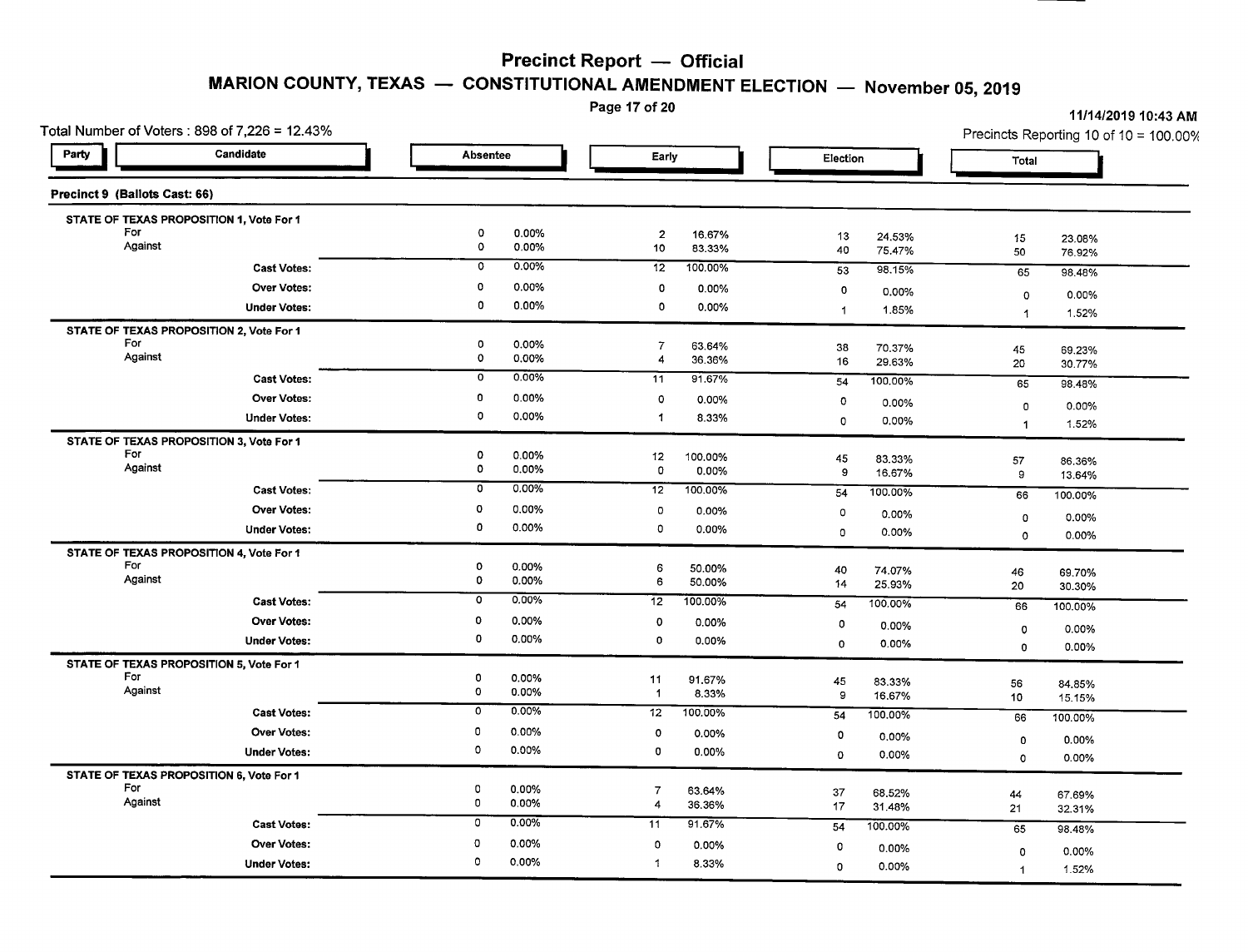# **MARION COUNTY, TEXAS** - **CONSTITUTIONAL AMENDMENT** ELECTION - **November 05, 2019**<br>Page 18 of 20

|                               | Total Number of Voters : 898 of 7,226 = 12.43% |          |                |         |                 |          |         |                | Precincts Reporting 10 of 10 = 100.00% |
|-------------------------------|------------------------------------------------|----------|----------------|---------|-----------------|----------|---------|----------------|----------------------------------------|
| Party                         | Candidate                                      | Absentee |                | Early   |                 | Election |         | Total          |                                        |
| Precinct 9 (Ballots Cast: 66) |                                                |          |                |         |                 |          |         |                |                                        |
|                               | STATE OF TEXAS PROPOSITION 7, Vote For 1       |          |                |         |                 |          |         |                |                                        |
| For                           |                                                | 0        | 0.00%          | 9       | 75.00%          | 37       | 69.81%  | 46             | 70.77%                                 |
| Against                       |                                                | 0        | 0.00%          | з       | 25.00%          | 16       | 30.19%  | 19             | 29.23%                                 |
|                               | <b>Cast Votes:</b>                             | $\circ$  | 0.00%          | 12      | 100.00%         | 53       | 98.15%  | 65             | 98.48%                                 |
|                               | <b>Over Votes:</b>                             | $\circ$  | 0.00%          | 0       | 0.00%           | 0        | 0.00%   | 0              | 0.00%                                  |
|                               | <b>Under Votes:</b>                            | 0        | 0.00%          | 0       | 0.00%           |          | 1.85%   |                |                                        |
|                               |                                                |          |                |         |                 |          |         | -1             | 1.52%                                  |
| For                           | STATE OF TEXAS PROPOSITION 8, Vote For 1       | 0        | 0.00%          |         |                 |          |         |                |                                        |
| Against                       |                                                | 0        | 0.00%          | 10<br>1 | 90.91%<br>9.09% | 38       | 70.37%  | 48             | 73.85%                                 |
|                               |                                                | 0        | 0.00%          |         |                 | 16       | 29.63%  | 17             | 26.15%                                 |
|                               | <b>Cast Votes:</b>                             |          |                | 11      | 91.67%          | 54       | 100.00% | 65             | 98.48%                                 |
|                               | Over Votes:                                    | 0        | 0.00%          | 0       | 0.00%           | $\circ$  | 0.00%   | $\Omega$       | 0.00%                                  |
|                               | <b>Under Votes:</b>                            | 0        | 0.00%          |         | 8.33%           | 0        | 0.00%   | -1             | 1.52%                                  |
|                               | STATE OF TEXAS PROPOSITION 9, Vote For 1       |          |                |         |                 |          |         |                |                                        |
| For                           |                                                | 0        | 0.00%          |         | 63.64%          | 24       | 45.28%  | 31             | 48.44%                                 |
| Against                       |                                                | 0        | 0.00%          |         | 36.36%          | 29       | 54.72%  | 33             | 51.56%                                 |
|                               | <b>Cast Votes:</b>                             | 0        | 0.00%          | 11      | 91.67%          | 53       | 98.15%  | 64             | 96,97%                                 |
|                               | Over Votes:                                    | 0        | 0.00%          | 0       | 0.00%           | 0        | 0.00%   |                |                                        |
|                               | <b>Under Votes:</b>                            | 0        | 0.00%          |         | 8.33%           |          | 1.85%   | $\circ$        | 0.00%                                  |
|                               |                                                |          |                |         |                 |          |         | $\overline{2}$ | 3.03%                                  |
| For                           | STATE OF TEXAS PROPOSITION 10, Vote For 1      |          |                |         |                 |          |         |                |                                        |
| Against                       |                                                | 0<br>0   | 0.00%<br>0.00% | 10      | 90.91%          | 49       | 90.74%  | 59             | 90.77%                                 |
|                               |                                                |          |                |         | 9.09%           | 5        | 9.26%   | 6              | 9.23%                                  |
|                               | <b>Cast Votes:</b>                             | 0        | 0.00%          | 11      | 91.67%          | 54       | 100.00% | 65             | 98.48%                                 |
|                               | <b>Over Votes:</b>                             | 0        | 0.00%          | 0       | 0.00%           | 0        | 0.00%   | 0              | 0.00%                                  |
|                               | <b>Under Votes:</b>                            | 0        | 0.00%          |         | 8.33%           | 0        | 0.00%   |                | 1.52%                                  |

**Page <sup>18</sup> of <sup>20</sup>** *11/14/201910:43* **AM**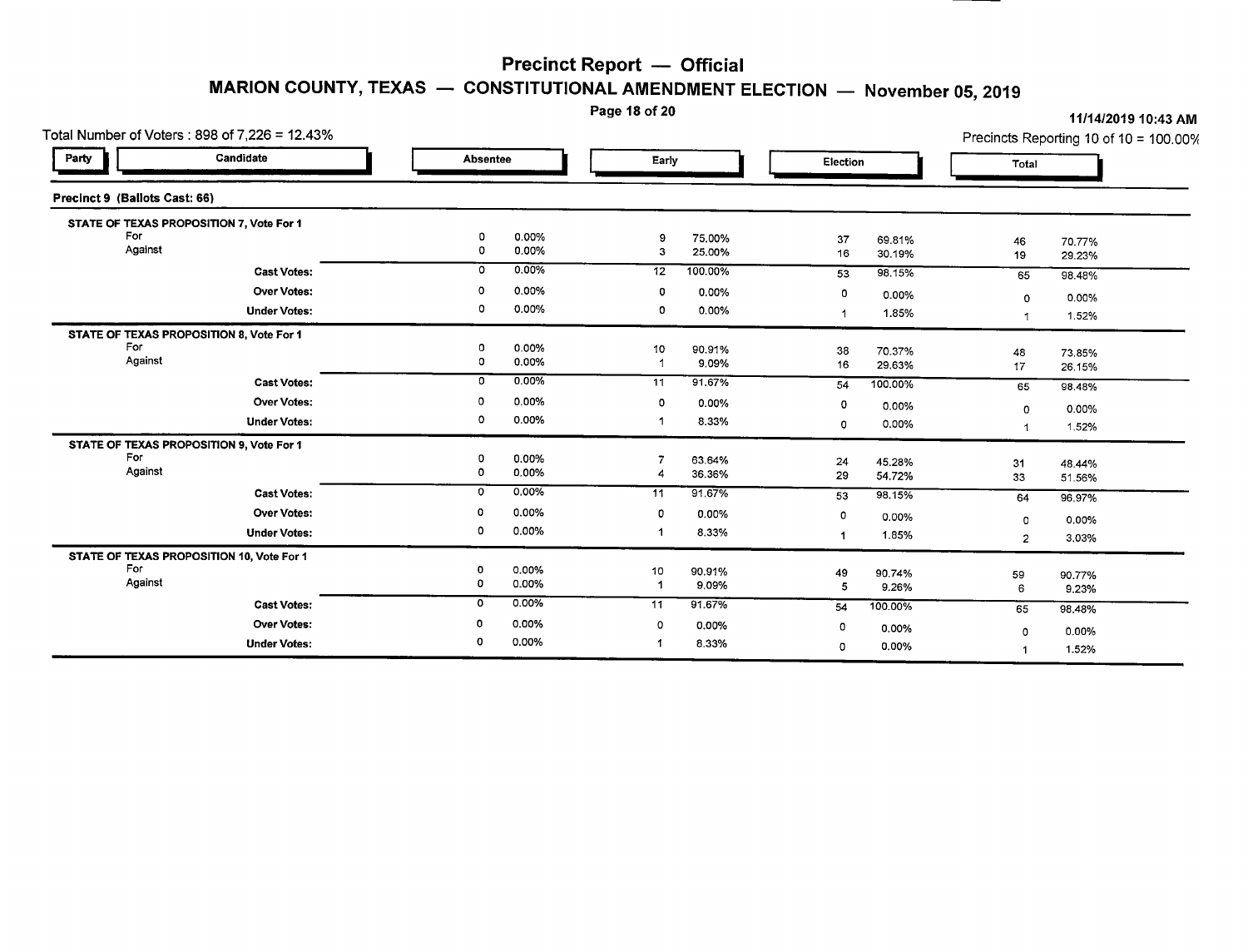## **MARION COUNTY, TEXAS - CONSTITUTIONAL AMENDMENT ELECTION - November 05,2019**

Page 19 of 20

*11/14/201910:43* AM

|                                | Total Number of Voters: 898 of 7,226 = 12.43% |                                          |                                              |                                       | <b>THRAZULS 10:40 AM</b><br>Precincts Reporting 10 of 10 = 100.00% |
|--------------------------------|-----------------------------------------------|------------------------------------------|----------------------------------------------|---------------------------------------|--------------------------------------------------------------------|
| Party                          | Candidate                                     | <b>Absentee</b>                          | Early                                        | Election                              | Total                                                              |
| Precinct 10 (Ballots Cast: 17) |                                               |                                          |                                              |                                       |                                                                    |
|                                | STATE OF TEXAS PROPOSITION 1, Vote For 1      |                                          |                                              |                                       |                                                                    |
| For<br>Against                 |                                               | 0<br>0.00%<br>$\circ$<br>0.00%           | $\mathbf 0$<br>0.00%<br>$\mathbf 0$<br>0.00% | 23.53%<br>4<br>13<br>76.47%           | $\overline{4}$<br>23.53%<br>13<br>76.47%                           |
|                                | <b>Cast Votes:</b>                            | 0.00%<br>0                               | $\mathbf 0$<br>0.00%                         | 17<br>100,00%                         | 17<br>100.00%                                                      |
|                                | <b>Over Votes:</b>                            | 0<br>0.00%                               | $\circ$<br>0.00%                             | $\circ$<br>0.00%                      | 0.00%<br>$\mathbf 0$                                               |
|                                | <b>Under Votes:</b>                           | 0<br>0.00%                               | 0<br>0.00%                                   | 0.00%<br>$\circ$                      | 0.00%<br>$\mathbf 0$                                               |
|                                | STATE OF TEXAS PROPOSITION 2, Vote For 1      |                                          |                                              |                                       |                                                                    |
| For<br>Against                 |                                               | $\mathbf 0$<br>0.00%<br>$\circ$<br>0.00% | $\circ$<br>$0.00\%$                          | 12<br>70.59%                          | 12<br>70.59%                                                       |
|                                |                                               | $\overline{0}$<br>0.00%                  | $\mathbf 0$<br>0.00%                         | 5<br>29.41%                           | 5<br>29.41%                                                        |
|                                | <b>Cast Votes:</b>                            |                                          | 0<br>0.00%                                   | 17<br>100.00%                         | 17<br>100.00%                                                      |
|                                | <b>Over Votes:</b>                            | 0<br>0.00%                               | $\circ$<br>0.00%                             | $\circ$<br>0.00%                      | 0.00%<br>0                                                         |
|                                | <b>Under Votes:</b>                           | 0<br>0.00%                               | $\circ$<br>0.00%                             | $\circ$<br>0.00%                      | 0.00%<br>$\circ$                                                   |
| For                            | STATE OF TEXAS PROPOSITION 3, Vote For 1      |                                          |                                              |                                       |                                                                    |
| Against                        |                                               | 0<br>0.00%<br>O<br>0.00%                 | 0<br>0.00%<br>$\circ$<br>0.00%               | 14<br>82.35%<br>$\mathbf{3}$          | 14<br>82.35%                                                       |
|                                | <b>Cast Votes:</b>                            | 0.00%<br>$\mathbf{0}$                    | 0<br>0.00%                                   | 17.65%<br>17<br>100.00%               | 3<br>17.65%                                                        |
|                                | <b>Over Votes:</b>                            | $\circ$<br>0.00%                         | $\circ$<br>0.00%                             |                                       | 17<br>100.00%                                                      |
|                                | <b>Under Votes:</b>                           | $\mathbf 0$<br>0.00%                     | $\mathbf{0}$<br>0.00%                        | $\circ$<br>0.00%<br>$\Omega$<br>0.00% | 0.00%<br>$\circ$                                                   |
|                                | STATE OF TEXAS PROPOSITION 4, Vote For 1      |                                          |                                              |                                       | 0.00%<br>0                                                         |
| For                            |                                               | $\circ$<br>0.00%                         | o<br>0.00%                                   | 15<br>88.24%                          | 15<br>88,24%                                                       |
| Against                        |                                               | $\mathbf 0$<br>0.00%                     | 0.00%<br>0                                   | $\overline{2}$<br>11.76%              | $\overline{2}$<br>11.76%                                           |
|                                | <b>Cast Votes:</b>                            | $\overline{0}$<br>0.00%                  | 0.00%<br>0                                   | 100.00%<br>17                         | 17<br>100.00%                                                      |
|                                | <b>Over Votes:</b>                            | 0<br>0.00%                               | $\circ$<br>0.00%                             | 0<br>0.00%                            | 0.00%<br>$\mathbf 0$                                               |
|                                | <b>Under Votes:</b>                           | $\mathbf 0$<br>0.00%                     | $\circ$<br>0.00%                             | 0<br>0.00%                            | 0.00%<br>$\circ$                                                   |
|                                | STATE OF TEXAS PROPOSITION 5, Vote For 1      |                                          |                                              |                                       |                                                                    |
| For<br>Against                 |                                               | 0<br>0.00%                               | O<br>0.00%                                   | 15<br>88.24%                          | 15<br>88.24%                                                       |
|                                |                                               | $\circ$<br>0.00%                         | $\circ$<br>0.00%                             | $\overline{c}$<br>11.76%              | $\overline{2}$<br>11.76%                                           |
|                                | <b>Cast Votes:</b>                            | 0.00%<br>O                               | $\overline{0}$<br>0.00%                      | 100.00%<br>17                         | 17<br>100.00%                                                      |
|                                | <b>Over Votes:</b>                            | 0<br>0.00%                               | $\mathbf 0$<br>0.00%                         | 0<br>0.00%                            | $\circ$<br>0.00%                                                   |
|                                | <b>Under Votes:</b>                           | 0<br>0.00%                               | $\circ$<br>0.00%                             | $\circ$<br>0.00%                      | 0.00%<br>$\circ$                                                   |
|                                | STATE OF TEXAS PROPOSITION 6, Vote For 1      |                                          |                                              |                                       |                                                                    |
| For<br>Against                 |                                               | 0<br>0.00%<br>0<br>0.00%                 | $\circ$<br>0.00%<br>$\mathbf 0$<br>0.00%     | 11<br>64.71%                          | 11<br>64.71%                                                       |
|                                | <b>Cast Votes:</b>                            | 0.00%<br>0                               | $0.00\%$<br>0                                | 6<br>35.29%                           | 6<br>35.29%                                                        |
|                                | Over Votes:                                   | 0<br>0.00%                               | $\Omega$                                     | 100.00%<br>17                         | 17<br>100.00%                                                      |
|                                |                                               | 0<br>0.00%                               | 0.00%                                        | $\circ$<br>0.00%                      | 0.00%<br>$\circ$                                                   |
|                                | <b>Under Votes:</b>                           |                                          | $\mathbf 0$<br>0.00%                         | 0.00%<br>0                            | 0.00%<br>$\mathbf 0$                                               |

 $\sim 10^{-1}$